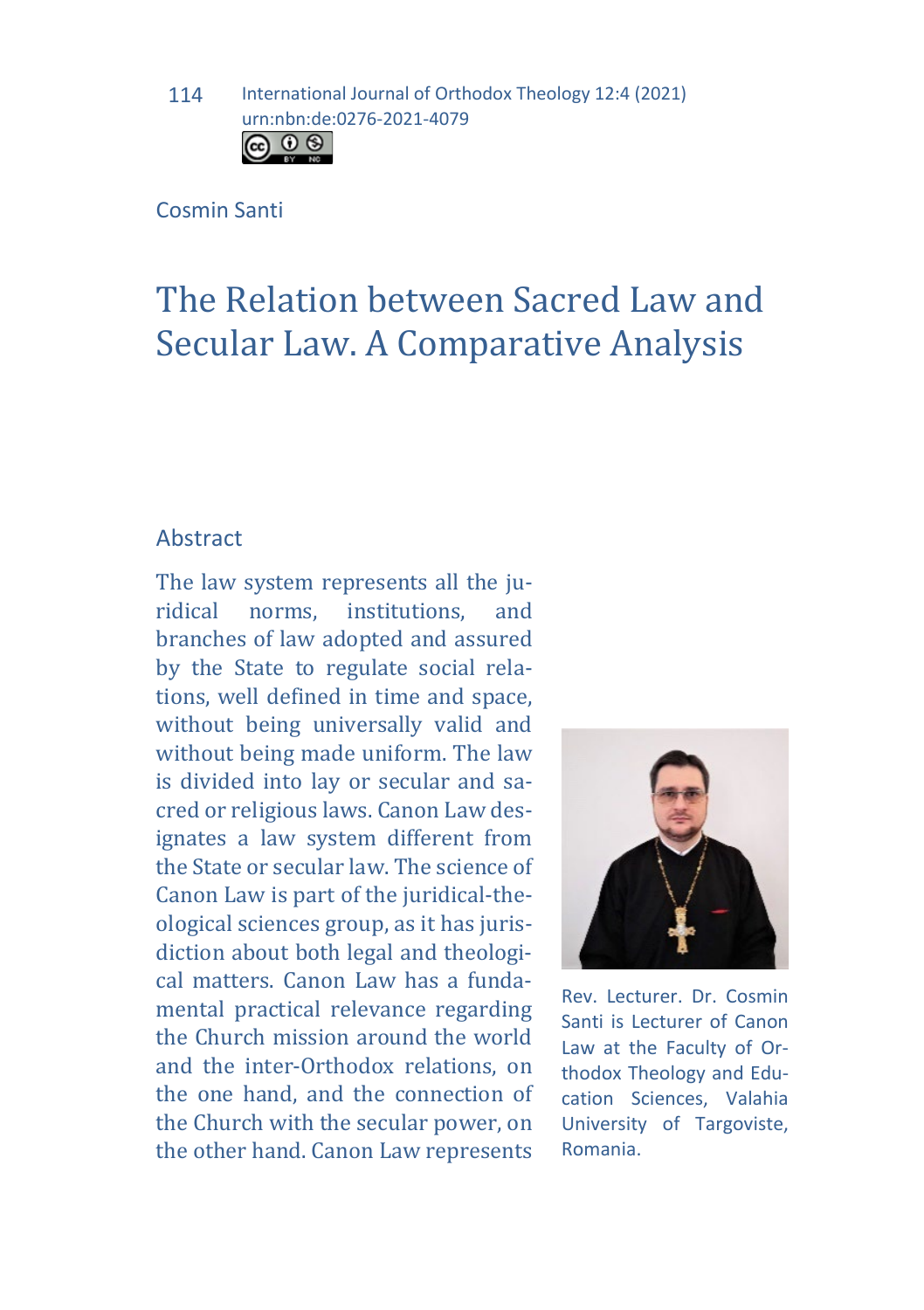a law system complementary to the State system. The relations between the two law systems are complex, and the two have alternated in time. Civil Law and Canon Law have supported each other for a long time defending the institutions of family, marriage, defending the persons and protecting human dignity. For this reason, the relations existing between the two are convergent, complementary and interactive. These two law systems lean on each other for mutual support to help people, as social beings, since the common principle underlying both is human nature, endowed with intelligence and free will.

#### Keywords

Civil Law, Canon Law, Church, State, Juridical System, Sacred Law, Secular Law

## **1 Introduction**

Law, as a divine gift offered to man for himself and for others, does not spring from the outside, but the depths full of the mystery of his being<sup>1</sup>. Everything in the Universe and society submits to a necessary order. Everything follows a law that takes care for all things to remain the same in their essence, as natural order, justice, and harmony require. This law is the divine Logos – the Source of Law, Son of God Incarnate, our Lord Jesus Christ, Who *desc[e](#page-1-1)nded under the law, keeping the commandment just like a man*<sup>2</sup>. Righteousness (justice) consists in following the divine universal Logos, without Whom people would not even be able

<span id="page-1-0"></span>j <sup>1</sup> Irineu Ion Popa, *Substanța morală a dreptului (The Moral Substance of Law)*, (Bucharest: Universul Juridic Publishing House, 2009), p. 7.

<span id="page-1-1"></span><sup>2</sup> St. Maximus the Confessor, Cuvânt ascetic (Ascetic Word), *Filocalia (Philokalia)*, vol. II, electronic edition, Apologeticum, (2005), p. 37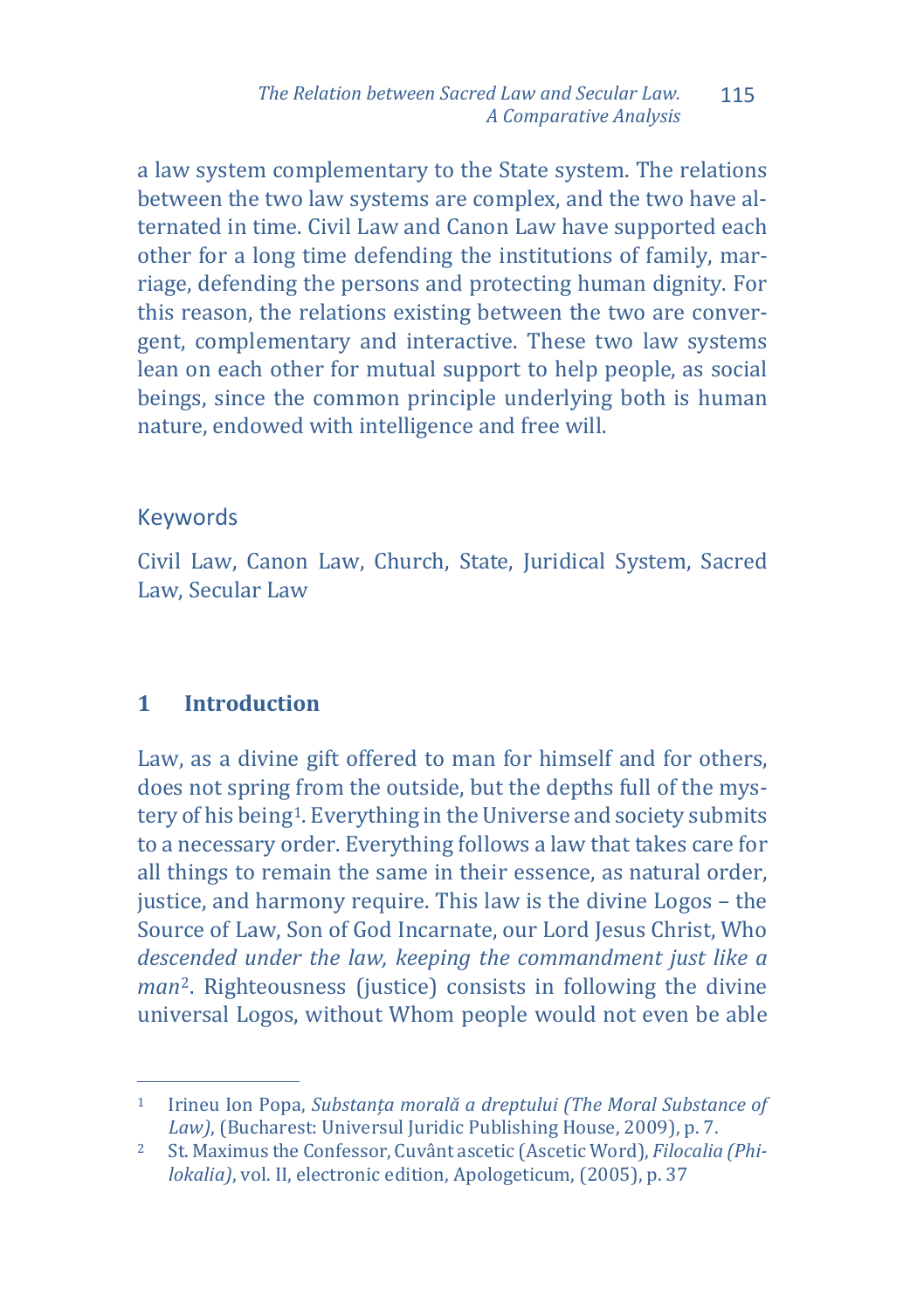to have the slightest idea about righteousness. The Logos as embodied and perfect divine law manifested Himself into the world, in all the divine plenitude and power, settling Himself among the people and inside them once and for all. Christ brings the New Law, the latter or inward one, given by God, never-changing, faultless, and the only redeeming divine law. *Communion, to which God invites all the people, means feeding on the divine commandments, which He sent to the world by His Son, the divine Nomos made man in history*[3.](#page-2-0)

Human law, as a law system and as a juridical science, is dependent upon the divine and eternal law governing the world with the help of the divine reason present in the rationality of the world, while the liberty given to man by the Creator collaborates with the divine will to fulfil man's aim and purpose in the world. Man, by reason, will, feeling, freedom and responsibility, gifts from God and image of God, oscillates and opts, during his existence, between good and evil, so justice needs to be done, and man needs to be straightened by love and the help of divine providence, for the accomplishment of the soteriological and eschatological aim of creation. The supreme, infallible, and eternal court judging the responsibility and imputability for human acts is the divine judgment, as *the Lord of hosts shall be exalted in judgment, and the Holy God shall be glorified in righteousness* (Isaiah 5:16). Divine law and its connection to human law supposes the spiritualization of law, juridical norms, and the legal system in general. The deep connection between divine and human law, of spiritual nature, should be methodologically preceded by an explanation of the connection between human law and spirituality.

Historically, the essential difference between law and religion in democratic societies, which is by itself a clear expression of the spiritualization of law, has paradoxically led to the separation between spirituality and law, encouraging the opinion that spirituality would belong in an inalienable manner to the sphere of

<span id="page-2-0"></span><sup>3</sup> <sup>3</sup> Irineu Ion Popa *Substanța morală a dreptului (The Moral Substance of Law)*, p. 80.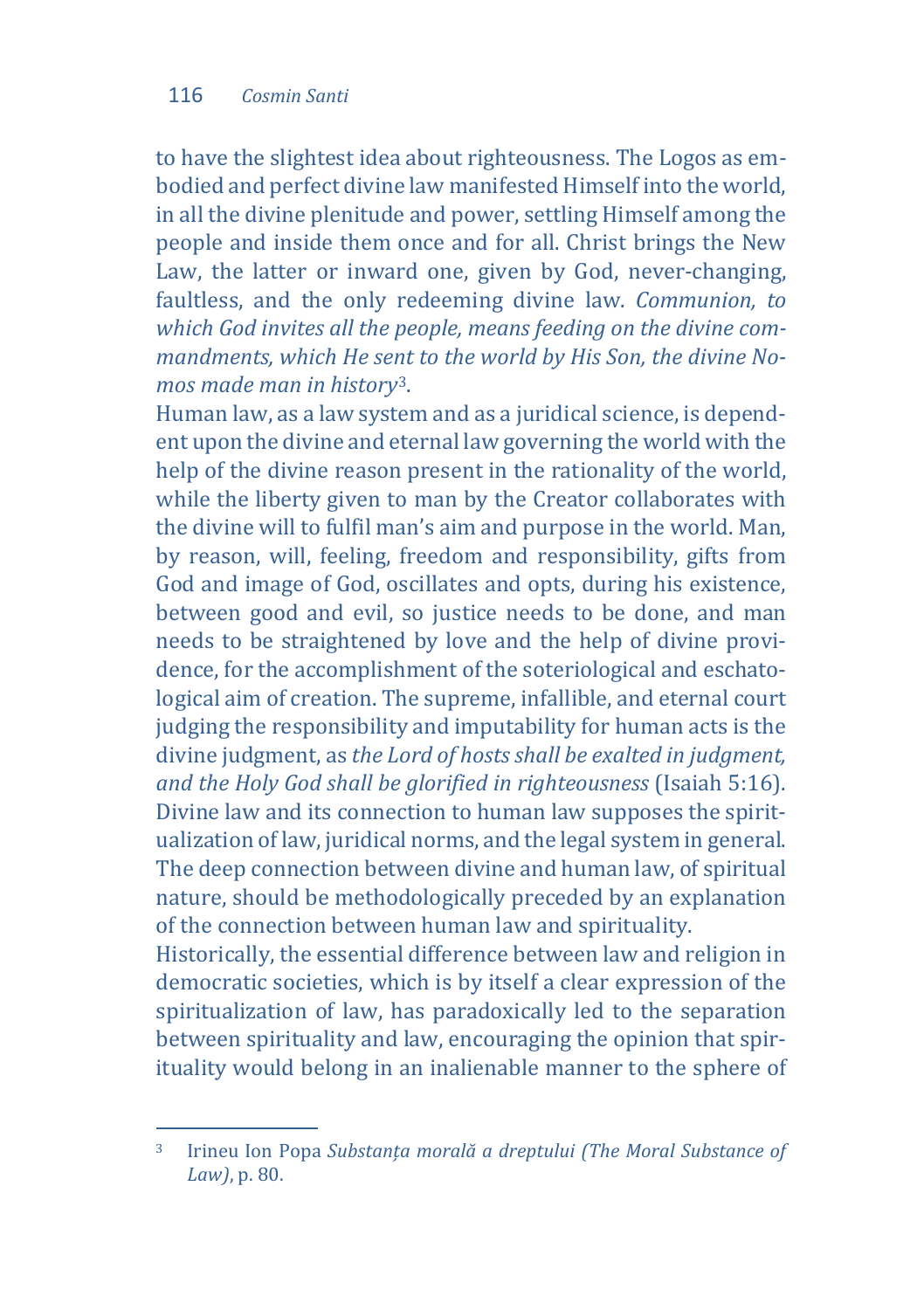religion. While intimately connected to religion, spirituality has a much wider sphere of applicability. Spirituality influences law by its holistic meta-dimensionality[4,](#page-3-0) which assures the unity of its moral, political and legal values. The implications of the interaction between law and spirituality could serve as a vehicle for the liberation of law and of the legal systems from the claws of positivism and juridical reductionism.

The search for righteousness and justice is an inherent desire of the human nature and originates from the simple notion of staying alive in a context of social order. The Divinity has founded and based the entire creation on justice and has given this concept a power with a vital character[5.](#page-3-1) This order (rule) of life called justice regulates not only the visible world, but also the invisible one, that of the angels or of the celestial and incorporeal powers.

# **2 Law and morality between spirituality and legalization**

Liviu Stan, in his work *Ontologia Juris*, starting from a realistic research of the law, affirms that

"it is in our spirit, we each of us have it inside us. We discover it in us before discovering it around us, and if we discover it in our spirit, we cannot ignore it. We cannot move on to searching it outside us, for, in the end, this quest is conditioned by everything that is found within our spirit. The quest of the law from outside us, we cannot do it except by starting from the idea of law that we have inside us, and which has

<span id="page-3-0"></span>j <sup>4</sup> Rafael Domingo, Why Spirituality Matters for Law: An Explanation, *Oxford Journal of Law and Religion*, (2019), no. 8, pp. 328, 348, 349.

<span id="page-3-1"></span><sup>5</sup> Daniel Ayuch, Justice Between Theory and Practice, *Icoana Credinței* (*Icon of Faith*), 5 (2019), no. 10, p. 5.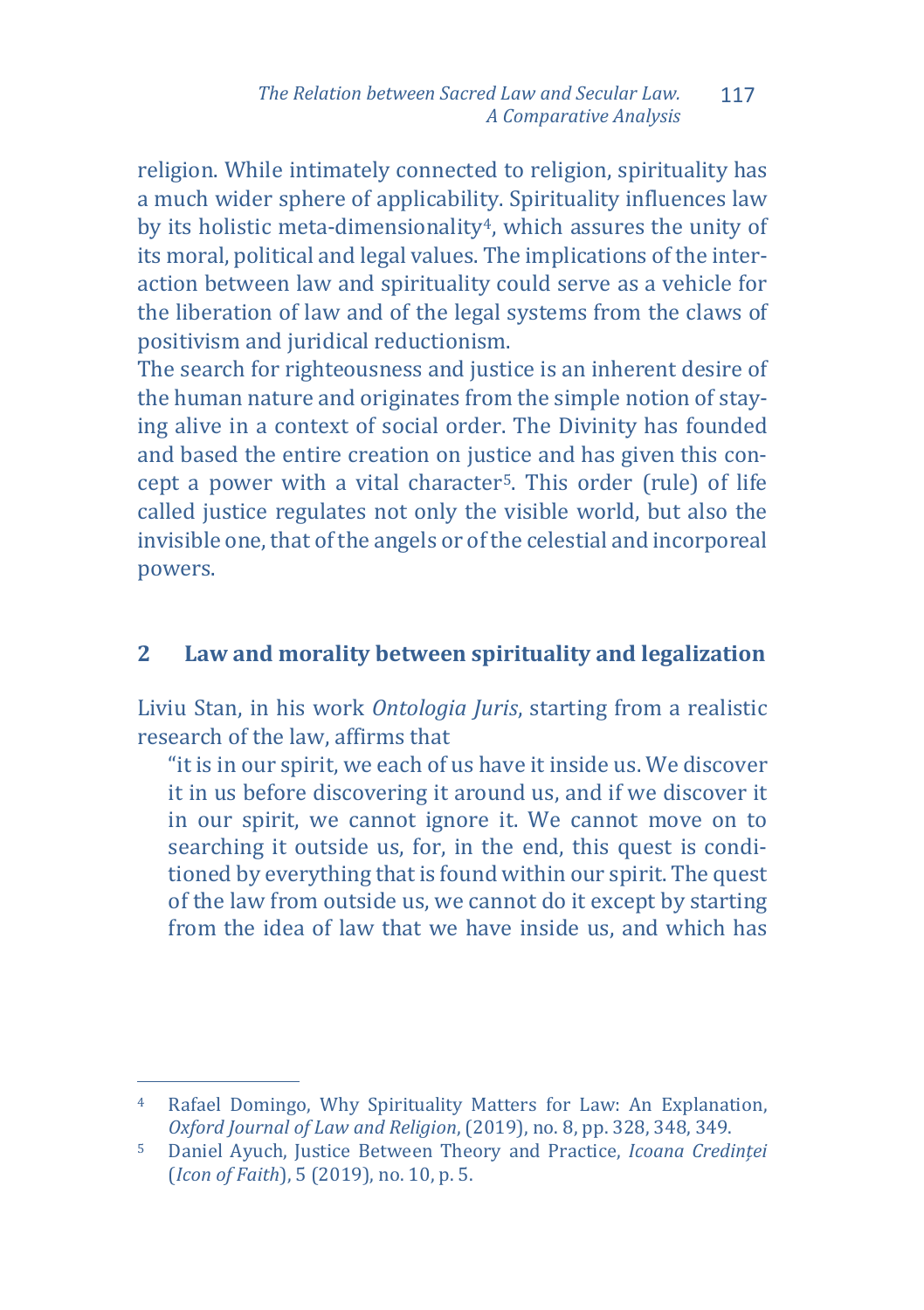been formed by itself, not by a special quest of the law in the objective reality"[6.](#page-4-0)

The objective reality gives birth to the ideas of law in our soul, just as it gives birth to the other ideas, namely by the cooperation of the faculties and means specific to the human soul.

The human being does not create his existence from itself but receives it from the Creator, who endowed man with superior capacities, intelligence, and will, being created in God's image, with the possibility to attain His likeness, by *epektasis*, namely treasuring grace after grace. From the moment of his coming on the earth, the man appears as a free being, aware of the fact that a law is written originally and ontologically in his heart, a law that he has not forged, called the natural moral law, but which is also written in all the creation, so that the entire universe may give glory to the Creator and continually turn to Him.

"This is the true Law, the just reason in harmony with nature, present in all the human beings, eternal constant, given to man by its Creator. It is a never-changing and eternal law, present in everyone and everything, and it can never be replaced by any other law. Not one part of it can be removed, and it cannot be abolished in its entirety either. It is an eternal and immutable law for all the nations and for all the times, written and promulgated by the Creator"[7.](#page-4-1)

The moral law imposes to man certain obligatory and unconditional attitudes and acts, having a prescriptible and durable character. The first wrongdoing in the cosmic order (or the original ancestral sin) appears when Adam and Eve abuse their freedom and break the profound aspiration of their being towards Good, giving in to temptation and falling in the sin of disobedience. From that moment, God intervenes in human history to help man find the way of salvation, freedom, and justice, while waiting to

<span id="page-4-0"></span>j <sup>6</sup> Liviu Stan, *Ontologia Juris*, (Sibiu: Archdiocese Typography Publishing House, 1943), p. 8.

<span id="page-4-1"></span><sup>7</sup> Marcus Tullius Cicero, *The Republic*, (New York: published by G. & C. Carvill, 1829), p. 38.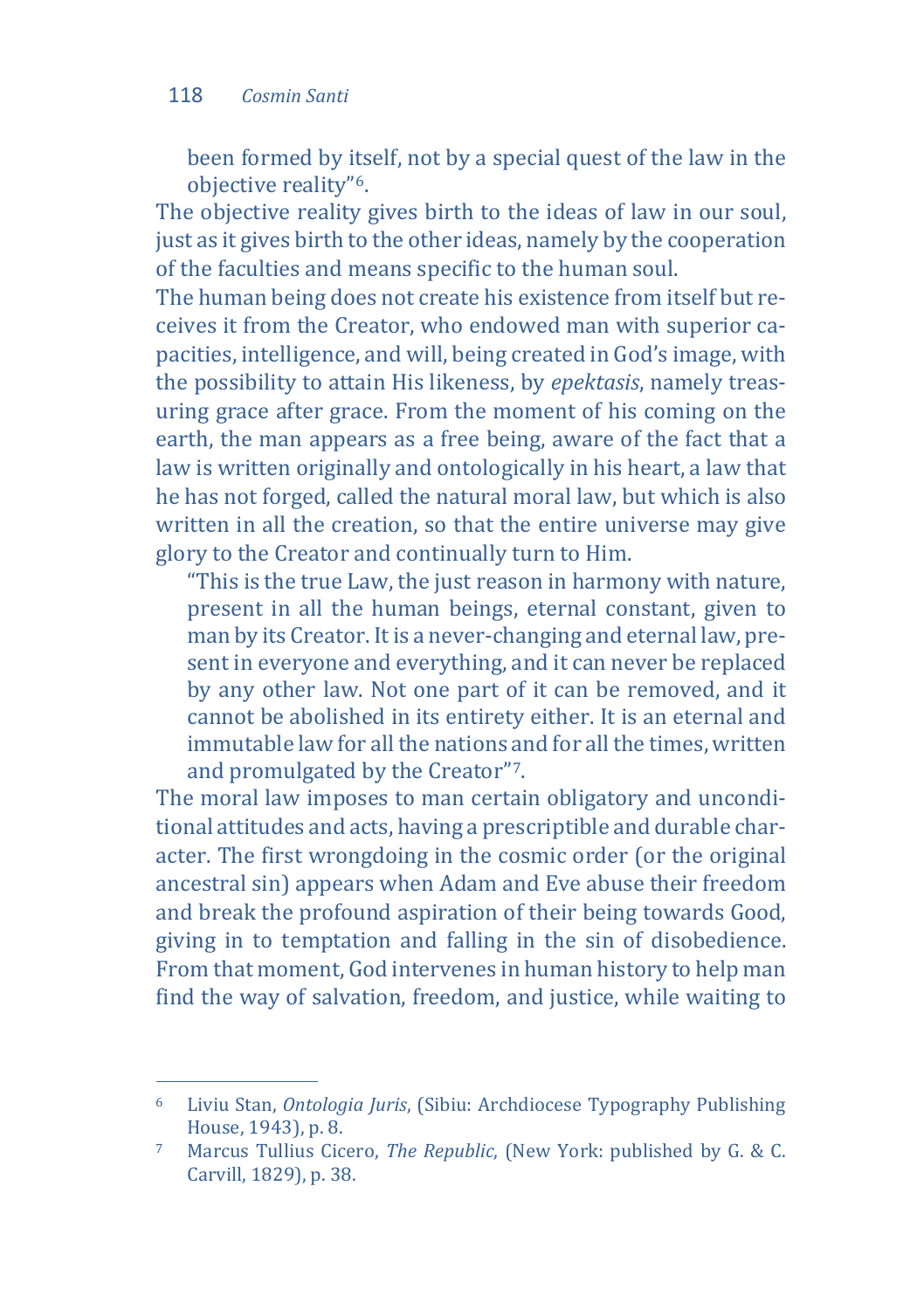send His Son to him, at the moment decided since eternity, *when the fullness of time had come* (Galatians 4: 4), to establish a new and definitive *oikonomia* of salvation. In his *Critique of practical reason*, Immanuel Kant declared: *Two things fill the mind with ever new and increasing admiration a[n](#page-5-0)d awe, the starry heavens above me and the moral law within me*8.

The norms of Divine Law receive a first and fundamental codification in the *Tablets of the Law* God gives to Moses on Mount Sinai, namely the ten divine commandments expressing the attitude man should adopt towards God and towards his fellow. The commandments are man's place of meeting with God, with Reality, the *topos* for experiencing the truth<sup>9</sup>, Saint Gregory Palamas claims that the fulfilment and contemplation of the divine commandments is sanctified science of the truth $10$ , these being the alternative to any vain ideology and teaching. The biblical commandments comprise the divine judgments, and so they become the measuring instrument and archetype of any human legislative construction, which should always refer to them in order to be in harmony with the Creator and Supreme Legislator's will. To these, other prescriptions will be added, principally of natural and criminal nature (in addition to the organization that nations will gradually acquire). In the course of the centuries, and especially between the years 750 and 333 B.C., the prophets have the

mission to apply the Mosaic Law, to call to its observance, to fight against breaches, and to bring the people of Israel to repentance

<span id="page-5-0"></span><sup>8</sup> <sup>8</sup> Immanuel Kant, *Critica rațiunii practice (Critique of Practical Reason)*, translated in Romanian by Traian Brăileanu, (Bucharest: Paideia Publishing House, 2003), p. 159.

<span id="page-5-1"></span><sup>9</sup> Picu Ocoleanu, *Liturghia poruncilor divine. Prolegomene teologice la o nouă cultură a legii (The Liturgy of the Divine Commandments)*, 2nd edition, (Bucharest: Christiana Publishing House, 2008), pp. 3-24, 26.

<span id="page-5-2"></span><sup>10</sup> Sf. Grigorie Palama (Saint Gregory Palamas), Despre sfânta lumina (About the holy light), *Filocalia* (*Philokalia*), vol. VII, (Bucharest: The Bible and Mission Institute of the Romanian Orthodox Church Publishing House, 1977), p. 367.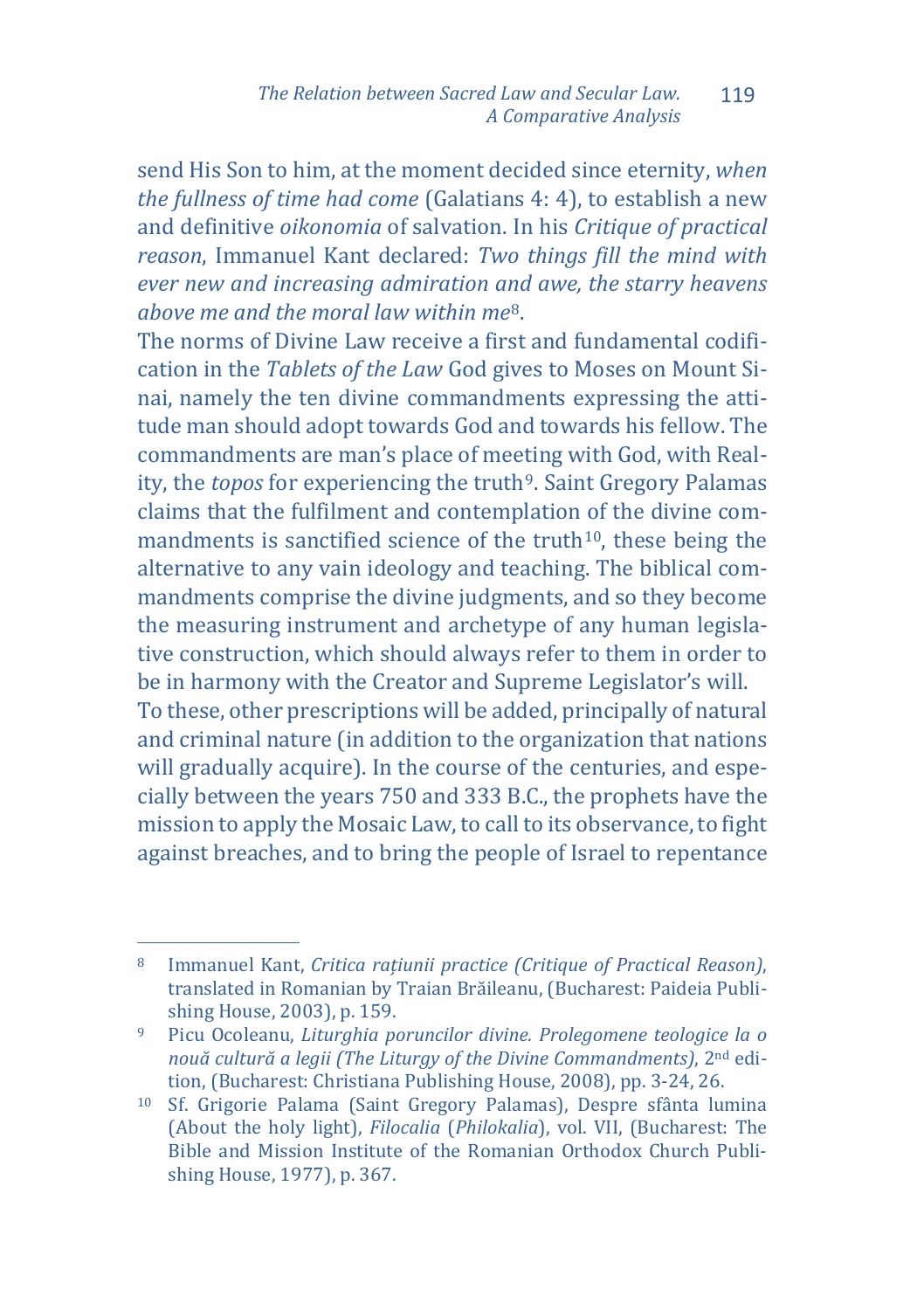by threats and promises<sup>[11](#page-6-0)</sup>, all these perfected and renewed by the coming in the world of God's Son, the Saviour Jesus Christ, the Righteous Judge, the New and Great Legislator (*Nomothetes*)[12,](#page-6-1) who came not to abolish the Law, but to make it perfect (Matthew 5: 17), by this fulfilment, perfection and divine interpretation, becoming possible to go beyond it and abrogate it (Romans 10: 4), the Good News, a New Covenant, the Law of the New Testament or the perfecting of the Old Law (*Novum Testamentum in Vetere latet, Vetus Testamentum in Novo patet* – Blessed Augustine) being brought to the entire mankind.

Consequently, we are invited to meet with God in the law, so that also by the law and the commandments we may know Him because the law means to order and discipline. By fulfilling the commandments, people come in touch with their Creator, enjoy the power received from Him, and, actually, collaborate with God by serving Him. However, where the law is not respected and applied, the divine will is breached, and anarchy and chaos settle in, opposed to the cosmic order and the eternal divine order set by the Creator when He made the whole creation.

### **3 The Science of Civil Law and the Law of Canon Science**

The science of law or the juridical sciences study the laws of the existence and development of the State and of law, the political and juridical institutions, their concrete-historical forms, the correlation with the other components of the social system, the way in which the political-juridical institutions influence society and bear, in their turn, the social influence.

"The complexity of the social-juridical phenomenon determines a structuring of the efforts made in order to research

<span id="page-6-0"></span>j <sup>11</sup> Dominique le Tourneau, *Le droit canonique*, (Paris: Presses Universitaires de France, 2002), p. 7.

<span id="page-6-1"></span><sup>12</sup> Picu Ocoleanu, *Liturghia poruncilor divine (The Liturgy of the Divine Commandments)*, p. 87.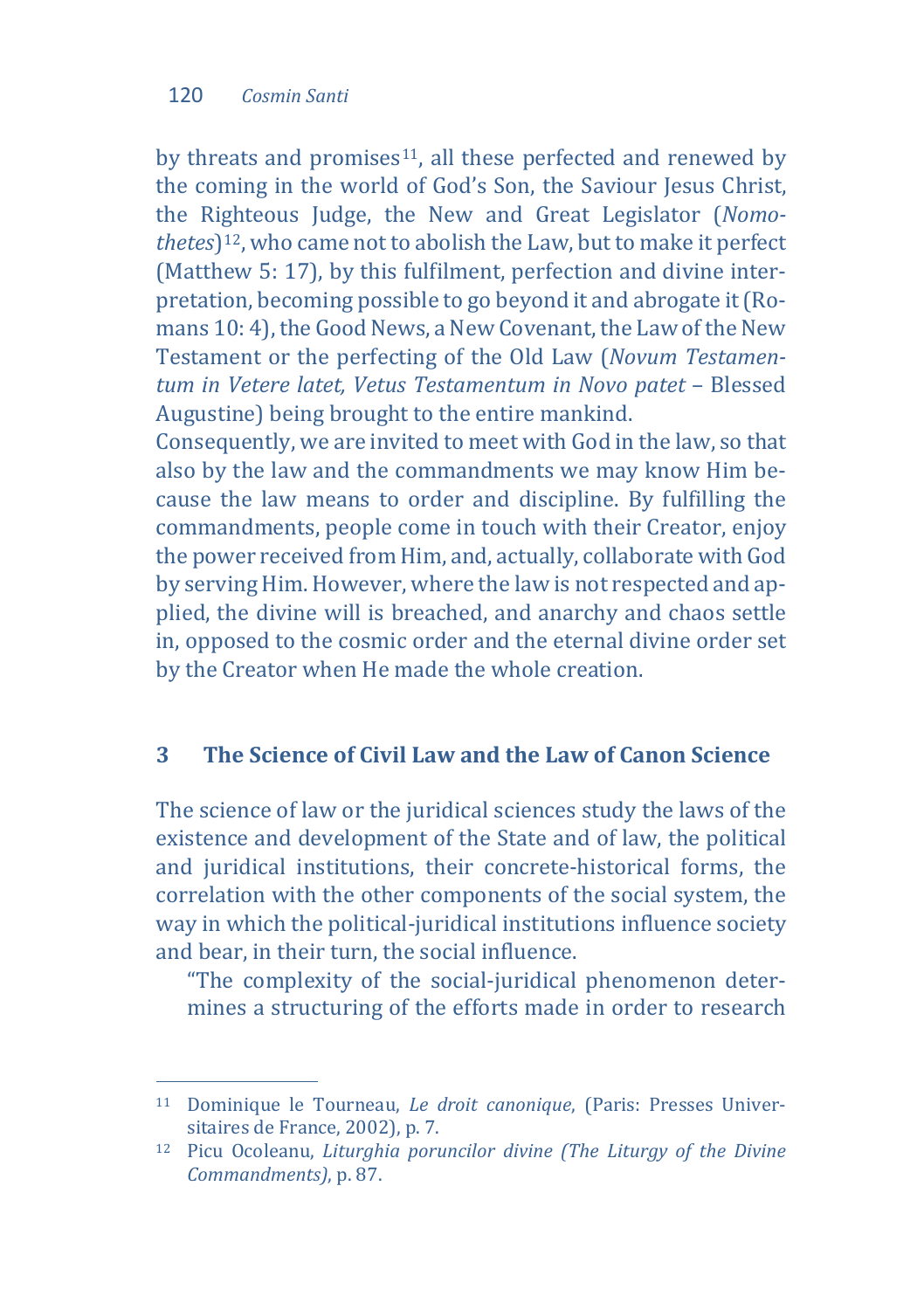it, a sharing of the roles according to the necessity to highlight the aspects correlated to this phenomenon. Law, a complex phenomenon of society, is studied from the global perspective, as a well-knit system, with characteristic elements; from a historical perspective, it is a phenomenon which preserves certain permanent features along the course of its social development, but which changes, at the same time, in the framework of this development; and also from a structural perspective, a phenomenon with multiple qualitative determinations, with composing elements that are, in turn, in a state of serious intertwining"[13.](#page-7-0)

"The relations between law and science, or the problem of its status from this perspective become increasingly complex and a research priority, at the same time on the conceptual level and the level of interpretation or on the level of the concrete application of the legal norms. In terms of theoretical essences, a priority becomes the themes about the comparative approach, such as: scientific rationality and juridical rationality, scientific fact or juridical fact, law and non-law, tough law and supple law"[14,](#page-7-1) secular law and sacred law.

The law system represents the totality of the juridical norms, juridical institutions, and branches of law adopted and assured by the State in order to regulate social relations, well-delimited in time and space, which are not universally valid and are not made uniform. By the concept of the juridical system, we understand both the law system, as normative structure, and other components, consisting in the content and form of law, the sources of law, equity, juridical conscience, and the rule of law. The law sys-

<span id="page-7-0"></span>j <sup>13</sup> Nicolae Popa, *Teoria generală a dreptului (General Theory of Law)*, (Bucharest: C.H. Beck Publishing House, 2008), pp. 2, 4.

<span id="page-7-1"></span><sup>14</sup> Mircea Duțu, Manifestul juridic al Centenarului. A venit timpul pentru o știință a dreptului și o cultură juridică românești! (The Legal Manifesto of the Centenary. Now it is time for a Romanian science of law and legal culture!), *Studii și Cercetări Juridice* (*Studies and Legal Research*), 8 (64), (2019), no. 1, pp. 15-16.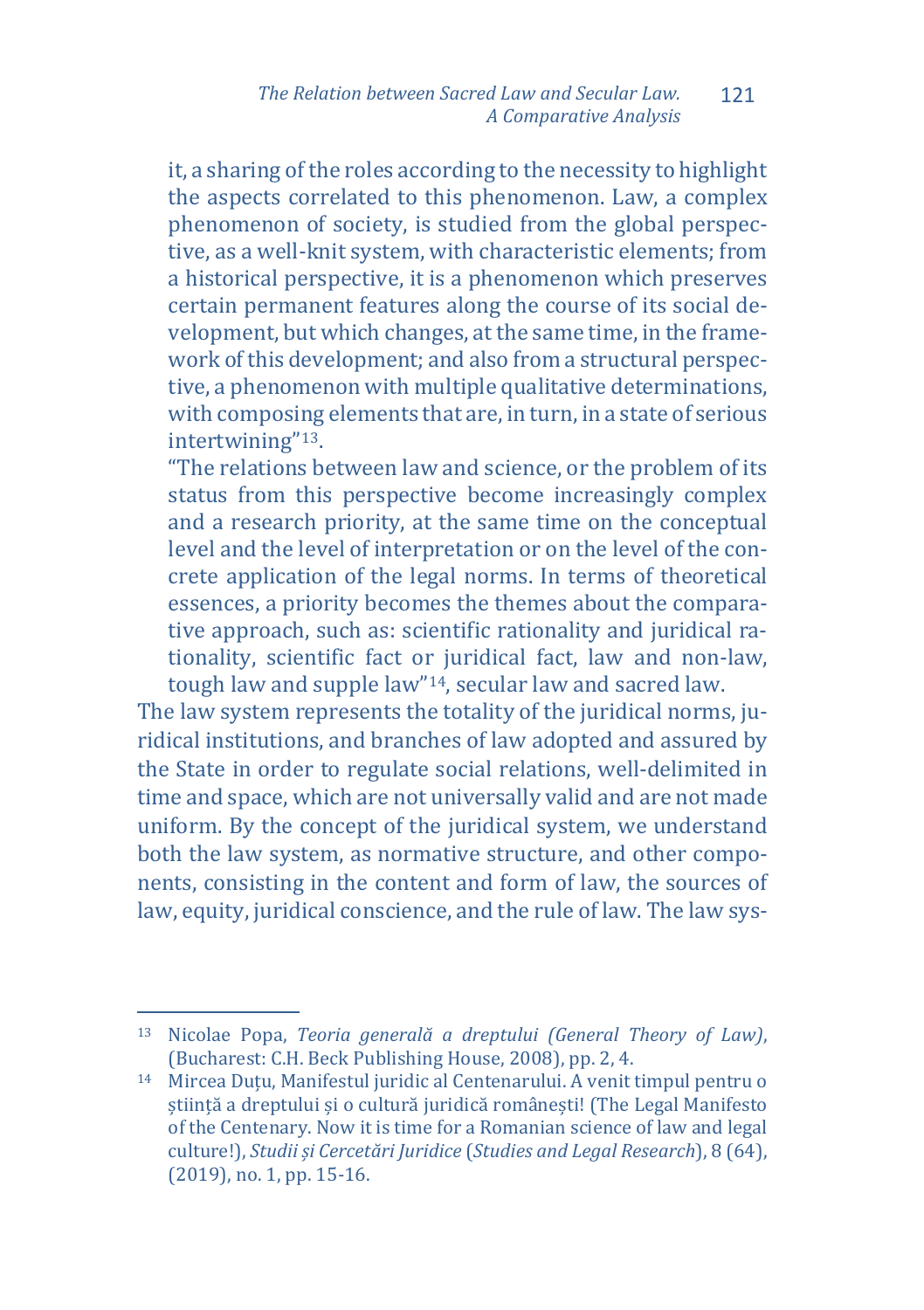tem is the result of the unity between law branches and law institutions. Consequently, juridical norms do not exist separately but are grouped in juridical branches and institutions. The norm is the basic element of the law syste[m15](#page-8-0). Among the elements of the law system, namely norms, institutions, and branches, there are organic fusions, correlations, and interdependencies, as they come together and complement each other in the framework of the legal system. Law represents, therefore, the totality of the conditions limiting freedoms to make harmony among them pos-sible<sup>[16](#page-8-1)</sup>, to achieve justice and social order.

The juridical norm is defined by the theory of law as

"a social rule of conduct, general and obligatory, instituted or sanctioned by the State power under different forms, meant to assure the consolidation and development of social relations in harmony with the governors' interests and will, ultimately determined by the material living conditions in the society and whose observance is imposed, if necessary, by the State's coercive force"<sup>17</sup>

Ion Craiovan defines the law system as

"the totality of the legal norms which comprises fundamental and structural relations, of principle for the juridical normativity, has an internal coherence that ensures its functionality, applicability, expresses interdependencies between the juridical norms, forms a whole that cannot be reduced to its composing elements"[18](#page-8-3).

Law branches, constituting subsystems of the law system, and the juridical institutions, need to start from the object of the juridical regulation as a fundamental criterion. The law science

<span id="page-8-0"></span>j <sup>15</sup> Nicolae Popa, *Teoria generală a dreptului (General Theory of Law)*, p. 64.

<span id="page-8-1"></span><sup>16</sup> Edmond Picard, *Le Droit Pur*, (Paris: Editeur Ernest Flammarion, 1908), p. 97.

<span id="page-8-2"></span><sup>17</sup> Ioan Muraru, Elena Simina Tănăsescu, *Drept constituțional și instituții politice (Constitutional Law and Political Institutions)*, vol. I, 14th edition, (Bucharest: C.H. Beck Publishing House, 2011), p. 21.

<span id="page-8-3"></span><sup>18</sup> Ion Craiovan, *Teoria generală a dreptului (General Theory of Law)*, (Bucharest: The Military Publishing House, 1997), p. 203.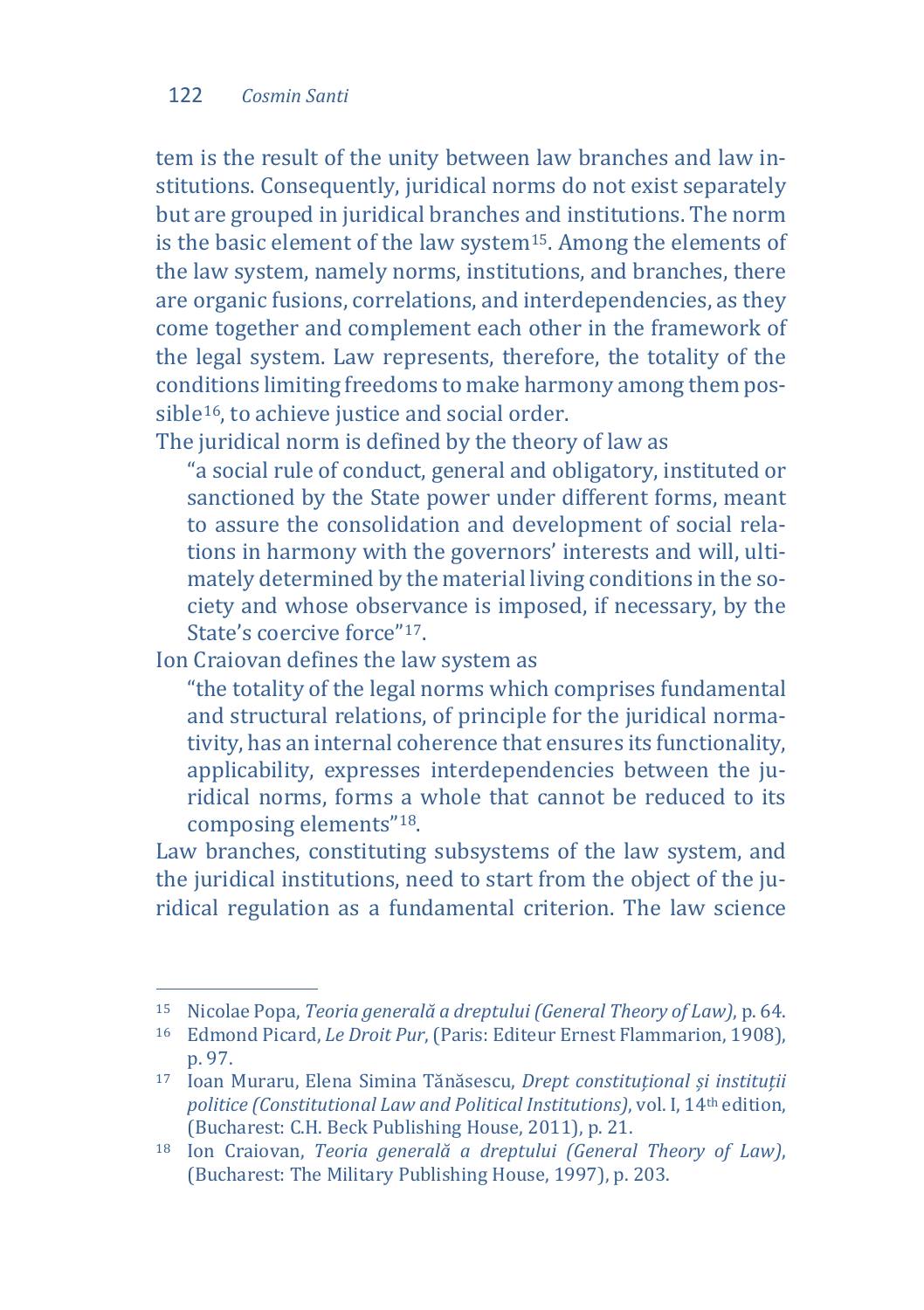theorists consider that the object of the regulation is the objective criterion determining the formation of a law branch, while the method is the subjective criterion, determined by the legislator's will, respectively by the interest of the political force leading the society[19](#page-9-0). Thus, a law branch is a distinct collection of juridical norms, in relational interdependence, regulating the social relations with the same specific character, while the juridical institution comprises the law norms having as object a certain unitary group of social relations, from which specific legal relations are engendered. "The general principles of law, the juridical institutions, and the juridical norms are in relations of coordination and mutual conditioning"[20,](#page-9-1) because they cooperate and control each other in view of the law system coherence, both in letter and in spirit, for the realization of a unitary legislation and jurisprudence.

When classifying the law types or branches, it is advisable and appropriate to start by considering both the law content and the features specific of the manner of expression of this content. When speaking of law typology, one needs to have in view the dependence on the typology of the social organization systems and the belonging to a juridical civilization area[21.](#page-9-2)

Law is divided into lay or secular law and divine or religious law. Divine law represents the sum of the law principles and norms foundational for the organization and leadership of Christian denomination[s22](#page-9-3), religious organizations and communities. Religious law has several branches: Christian, Mosaic or Rabbinic,

j <sup>19</sup> *Ibidem*, p. 204.

<span id="page-9-1"></span><span id="page-9-0"></span><sup>20</sup> Sofia Popescu, *Teoria generală a dreptului (General Theory of Law)*, (Bucharest: Lumina Lex Publishing House, 2000), p. 213.

<span id="page-9-2"></span><sup>21</sup> Mihai Bădescu, *Familii și tipuri de drept (Families and Types of Law)*, vol. 2, (Bucharest: Lumina Lex Publishing House, 2002), p. 9.

<span id="page-9-3"></span><sup>22</sup> Liviu Stan, Ramurile și împărțirea dreptului (The Branches and Division of Law), *Biserica și Dreptul*. *Vol. VIII. Fragmente de curs* (*The Church and the Law. Fragments of lecture*), (Sibiu: Andreiana and Astra Museum Publishing House, 2017), p. 108.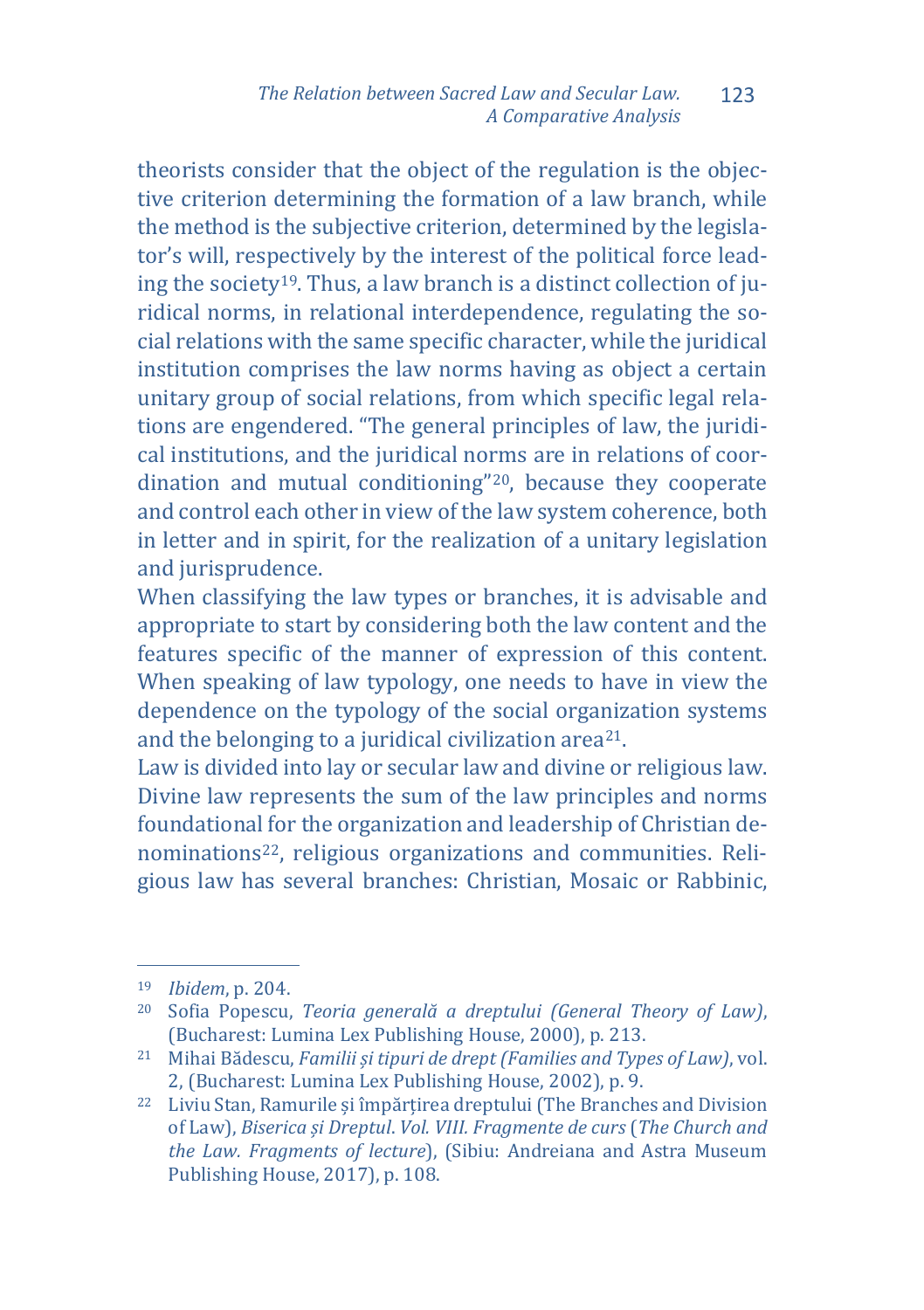and Muslim[23.](#page-10-0) In its turn, Canon Law is divided into the three great Christian denominations: Orthodox, Catholic, and Protestant.

Lay or secular law has two directions: internal, dealing with social relations within the State, and external, dealing with interstate relations, hence the name *law of nations* (*jus gentium*).

The existence of relations between the two law systems, the lay one represented by the State and the religious one, as expression of the cult, is composed of alternations in time, from which the following juridical-social phenomena can be observed:

"dissolution of law in religion, radical separation or a more or less prudent coexistence. The principle of secularism does not mean denying religious freedom or freedom of conscience; the freedom of faith is acknowledged, as a measure safeguarding the State, at least by the distinction, vital for it, between religious space and political space"[24](#page-10-1).

Canon Law or Church Law designates a law system complementary to the State or secular one. Over time, there have been various interrelations between ecclesial or canonical legislations and the lay, secular, or State ones. Civil law and canon law have supported each other for a long time, "in defending the institutions of the family and of marriage, of the persons and in protecting human dignity"[25](#page-10-2), therefore between them, there are relations of convergence, complementarity, and interaction.

The science of canon law is part of the juridical-theological sciences group, having competence in juridical but also in theological matters. Canon law, part of the divine law, is superior to positive law, with reverberations in natural law, and is connected to the juridical branches of secular law, such as constitutional law, labor law, civil law, criminal law, procedural law, international

<span id="page-10-0"></span>j <sup>23</sup> Mihai Bădescu, *Familii și tipuri de drept (Families and Types of Law)*, p. 9.

<span id="page-10-1"></span><sup>24</sup> Liviu-Marius Harosa, *Drept canonic (Canon Law)*, (Bucharest: Universul Juridic Publishing House, 2013), p. 12.

<span id="page-10-2"></span><sup>25</sup> *Ibidem*, p. 11.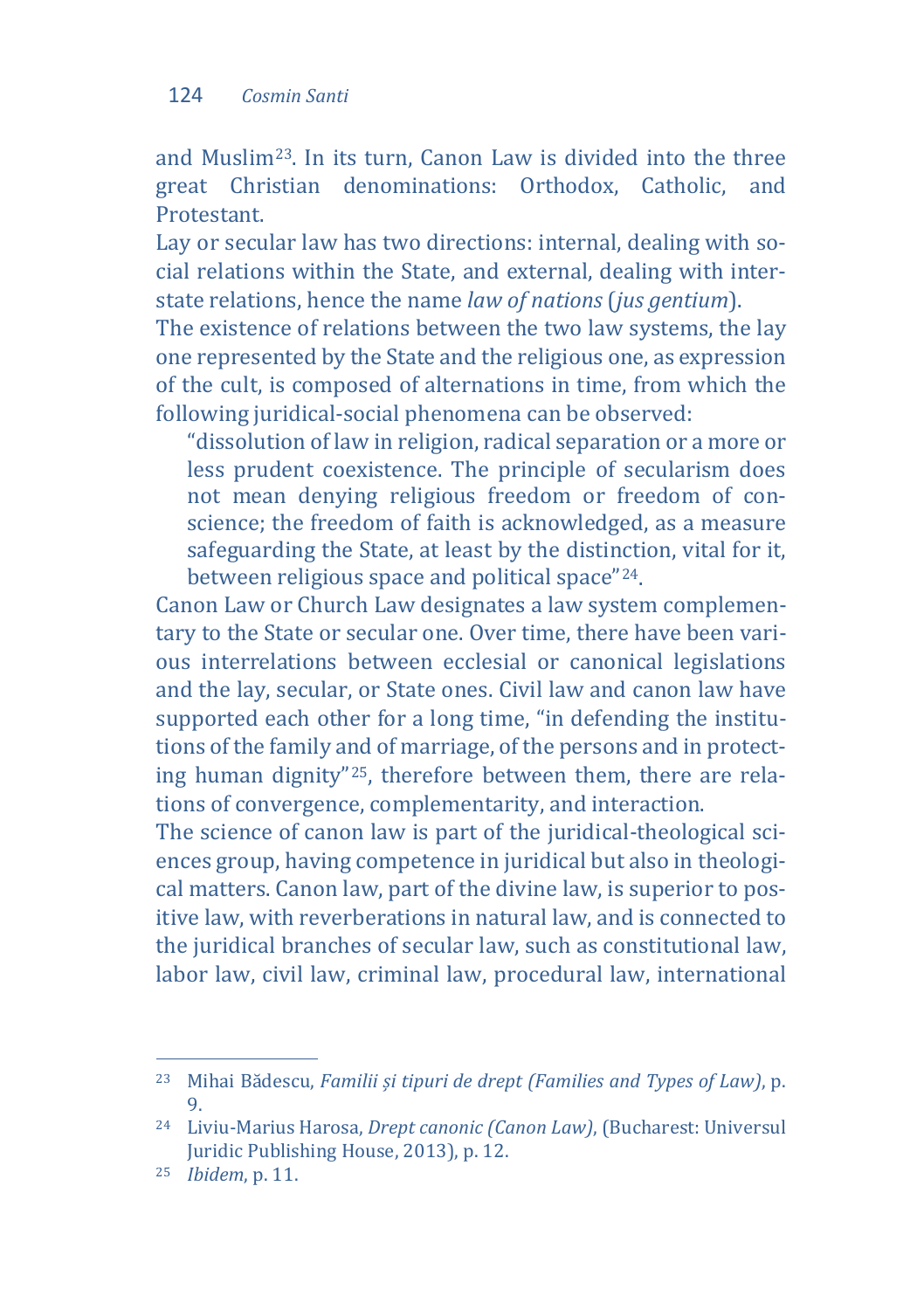law, administrative law, and financial law, by the existence of mixed juridical institutions. The specificity of canon law, its emergence, and service in the bosom of the Church, as part of her mission and pastoral work, sets it apart from all the other law branches.

The origin of canon law is the human conscience, in which God planted from the beginning the instinct or disposition for what is allowed or forbidden<sup>26</sup>, a behavior that, later, the social environment and education develop and make perfect. Its usefulness resides in the fact that it is as old as man, and in man's native structure lies the necessity for norms of leadership and of moral and social conduct.

"Law arises neither from a metaphysical principle, nor from the essence of man or from his sovereign and free will, but is a factual state, in which the sanction and the protection of certain activities maintain the solidarity necessary for life in society["27](#page-11-1).

In the beginning, canon law had as much importance as Roman law, and they were both considered common law, generally obligatory for the peoples of Europe<sup>28</sup>, constituting the bases of today's modern law.

# **4 The Role of Law in the Life of the Church and the State. Comparative aspects**

The apparent similarity between canon law and State law has made certain theorists contest the integrity of ecclesial law.

<span id="page-11-0"></span>j <sup>26</sup> Constantin Dron, *Valoarea actuală a canoanelor (Current Value of Canons)*, (Iași: Doxologia Publishing House, 2016), p. 112.

<span id="page-11-1"></span><sup>27</sup> Jean Cruet, *La vie du droit et l'impuissance des lois*, (Paris: Editeur Ernest Flammarion, 1908), pp. 180-181.

<span id="page-11-2"></span><sup>28</sup> I. S. Berdnikov, Dreptul bisericesc (The Church Law), in *Biserica Ortodoxă Română* (*The Romanian Orthodox Church*), XIV (1891), no. 12, p. 907.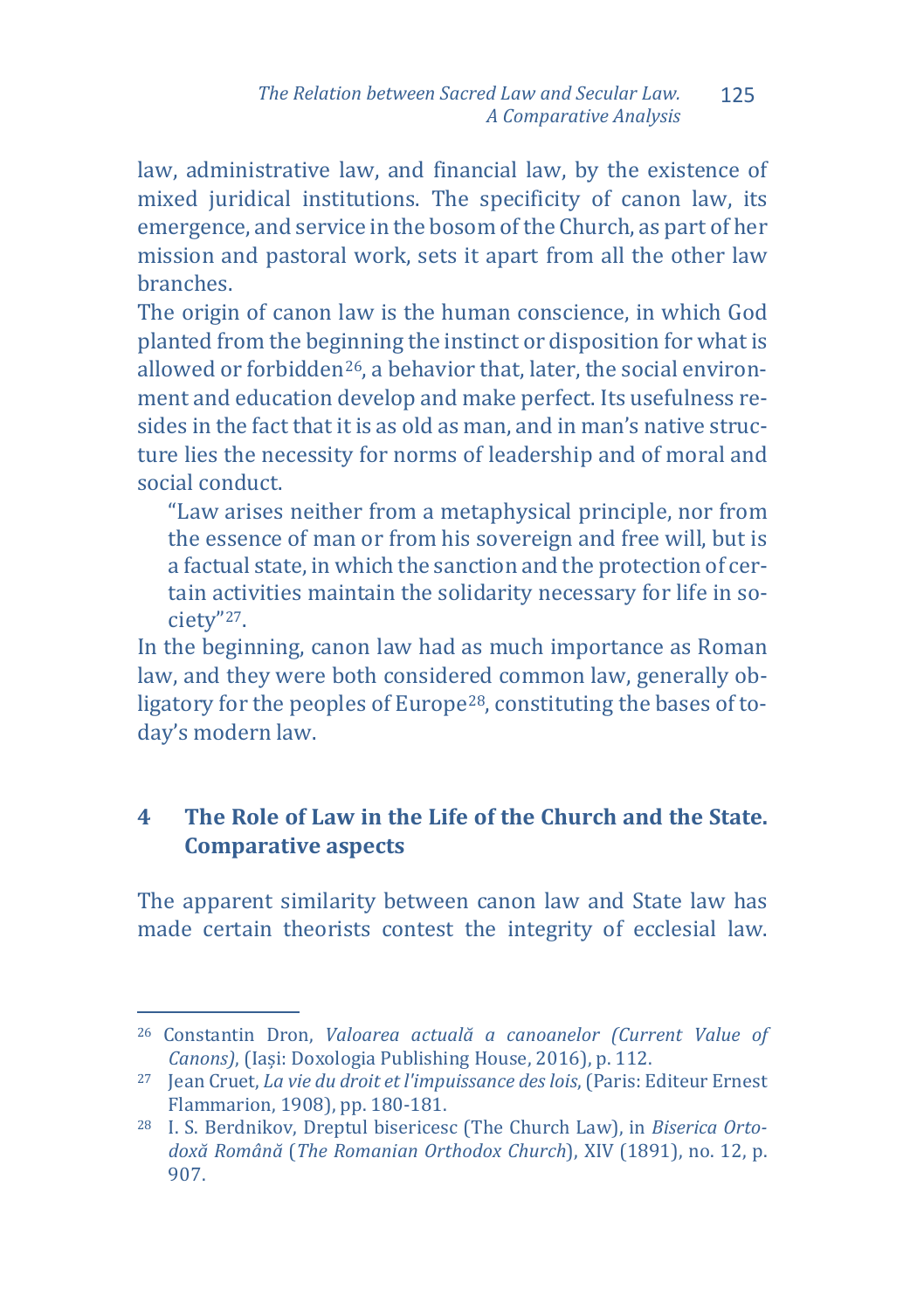There have been anti-canonical theories, such as spiritualism, Christian dualism, monism, legal positivism[29](#page-12-0), which constitute an unjustified reductionism, excluding the Church from the juridical sphere.

"It is easy to fight the falseness and error of these trends and ways of thinking by the historical evidence of the State action which by the secular law system has acknowledged and ordained the Church and canon law among the primary juridical systems, having the power to produce juridical norms by themselves"[30.](#page-12-1)

The objective pursued by the Church and by the State does not allow us to admit coordination understood in the sense of equality. The State works for the world, the Church for heaven and eternity. However, when we consider future life as man's ultimate aim, and we refer to everything from a purely religious perspective, the State itself has no other mission but to offer its citizens adequate means for reaching their religious destination, abiding by law principles in harmony with the divine law. While the State has been created in order to make law prevail, the Church has not been created with the necessary purpose of having a law system. However, if the Church has a law system, this is because of the simple reason that she could neither exist, nor act without this ephemeral condition.

While the existence of the State is confused with that of the law, in the Church life, law is but a subsidiary or secondary means<sup>31</sup>. The norms of law according to which the Church governs herself, make up a law system and a law field separate from the law that has its origin and meaning from the State authority<sup>32</sup>. These two societies move on quite different grounds, and the law of one can be neither compared, nor coordinated with the law of the other. Although they stand on an equal footing, namely they are equal

j <sup>29</sup> Liviu-Marius Harosa, *Drept canonic (Canon Law)*, p. 19.

<span id="page-12-1"></span><span id="page-12-0"></span><sup>30</sup> *Ibidem*, p. 23.

<span id="page-12-2"></span><sup>31</sup> F. H. Vering, *Droit canon*, I, (Paris: IN, 1879), p. 20.

<span id="page-12-3"></span><sup>32</sup> I. S. Berdnikov, *Dreptul bisericesc (The Church Law)*, p. 903.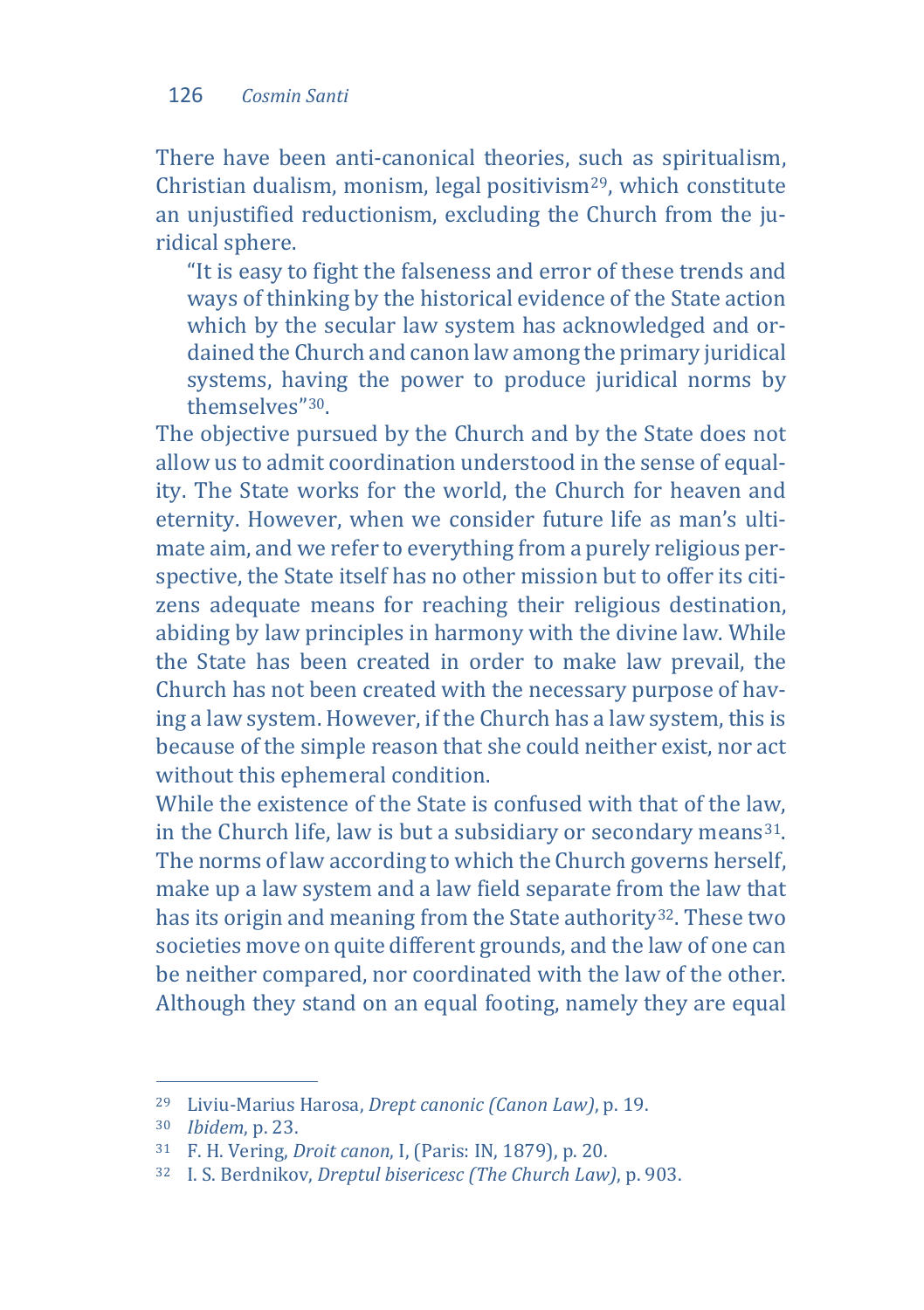in authority, competence and importance, nevertheless the two legal systems are independent and can be studied together in a general juridical sciences system.

The two law systems, canonical and civil, support each other, aiming to help people, as social and religious beings, to acquire happiness and material and spiritual prosperity. In man, there is the sprout and seed of law, truth and beauty. For this reason, the common principle on which both the secular law and the ecclesial law rely is human nature, endowed with intelligence and free will. It is precisely these intrinsic precepts and values of man that make him able to live in an organizational society, which exists due to positive laws. Intelligence gives man the ability and aptitude to legislate, determining relations of equality, equity, and justice among the members of society, while free will gives man the possibility to collaborate with the positive laws, ordained by and for the respective society. If the Creator had not given man intelligence and freedom, there would have been no State law and no ecclesial law[33.](#page-13-0) A major difference between canon law and secular law is the fact that the main source of the first is God's will to establish His Church on earth, while the other's power is given by the will of a people.

"Human society, as a social phenomenon, makes human law a social creation, juridical order is not a pre-established, given order, but a constructed one. This juridical order is presented as a collection of general and abstract law rules whose observance is assured by State coercion["34](#page-13-1).

Without positive law, the principles of natural law, although written in man's conscience, cannot be operational. What materializes these principles is the human reason illumined by the

<span id="page-13-0"></span>j <sup>33</sup> Lewis Patsavos, *Valențele duhovnicești ale sfintelor canoane (Spiritual Dimensions of the Holy Canons)*, translated from English by Emanuel

<span id="page-13-1"></span><sup>&</sup>lt;sup>34</sup> Mircea Duțu, Procesul lui Iisus (Jesus' Trial), (Bucharest: Herald Publishing House, 2011), p. 11.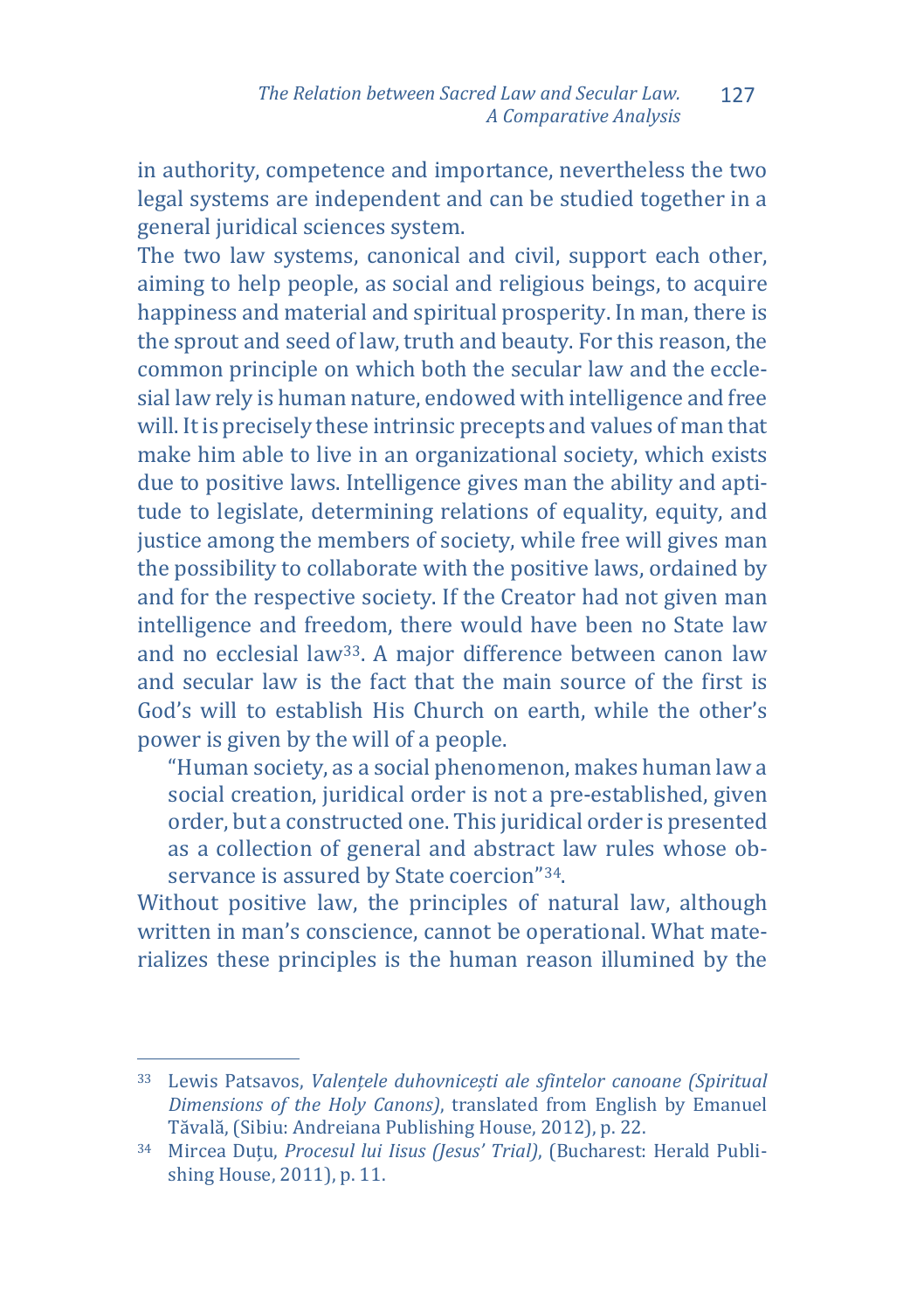Creator. However, positive law, lying at the basis of any law system, an emanation of the rule of law, remains powerless when it comes to achieving man's salvation because its origin is man, while the salvation desideratum originates in God. Juridical logic has gradually become estranged from the logic of Christian perfection[35,](#page-14-0) and the idea of creating a juridical-moral system that would save man or make him happy is a utopic idea. "The primary meaning of law and of the commandment was theological and community-related, referring to the word of God the Logos in its paradigms for the existence in the world. Only later was the term *law* confiscated by the juridical world"[36](#page-14-1). The ontological meaning of *law* has been lost, and the modern concept of law and justice is limited only to the strictly juridical aspect, of justice made by the court through the application of criminal or civil laws.

"Civil law and political law, just as canon law, have God as their author, because the various prescriptions they include are nothing else than the development of God's primitive and immediate institution. He is the One Who created Civil Law, giving man freedom and dominion over the land, imposing on him the law of work. He created Political Law, founding society, by establishing the institutions of marriage and family; finally, by the hope in a Redeemer, common to all men, He formed the connection uniting mankind to its Creator; He laid the foundation of the religious society and granted a right that is fundamental and the main sanction of all the other precepts, because all people's connections among themselves

<span id="page-14-0"></span>j <sup>35</sup> Irimie Marga, Teologia Dreptului Canonic Ortodox (Theology of Orthodox Canon Law), *Statutul actual pentru organizarea și funcționarea Bisericii Ortodoxe Române. Tradiție și înnoire* (*The Current Organization and Functioning Statute of the Romanian Orthodox Church. Tradition and Renewal*), (Cluj-Napoca: Cluj University Press Publishing House, 2016), pp. 330-331.

<span id="page-14-1"></span><sup>36</sup> Picu Ocoleanu, *Liturghia poruncilor divine (The Liturgy of the Divine Commandments)*, p. 247.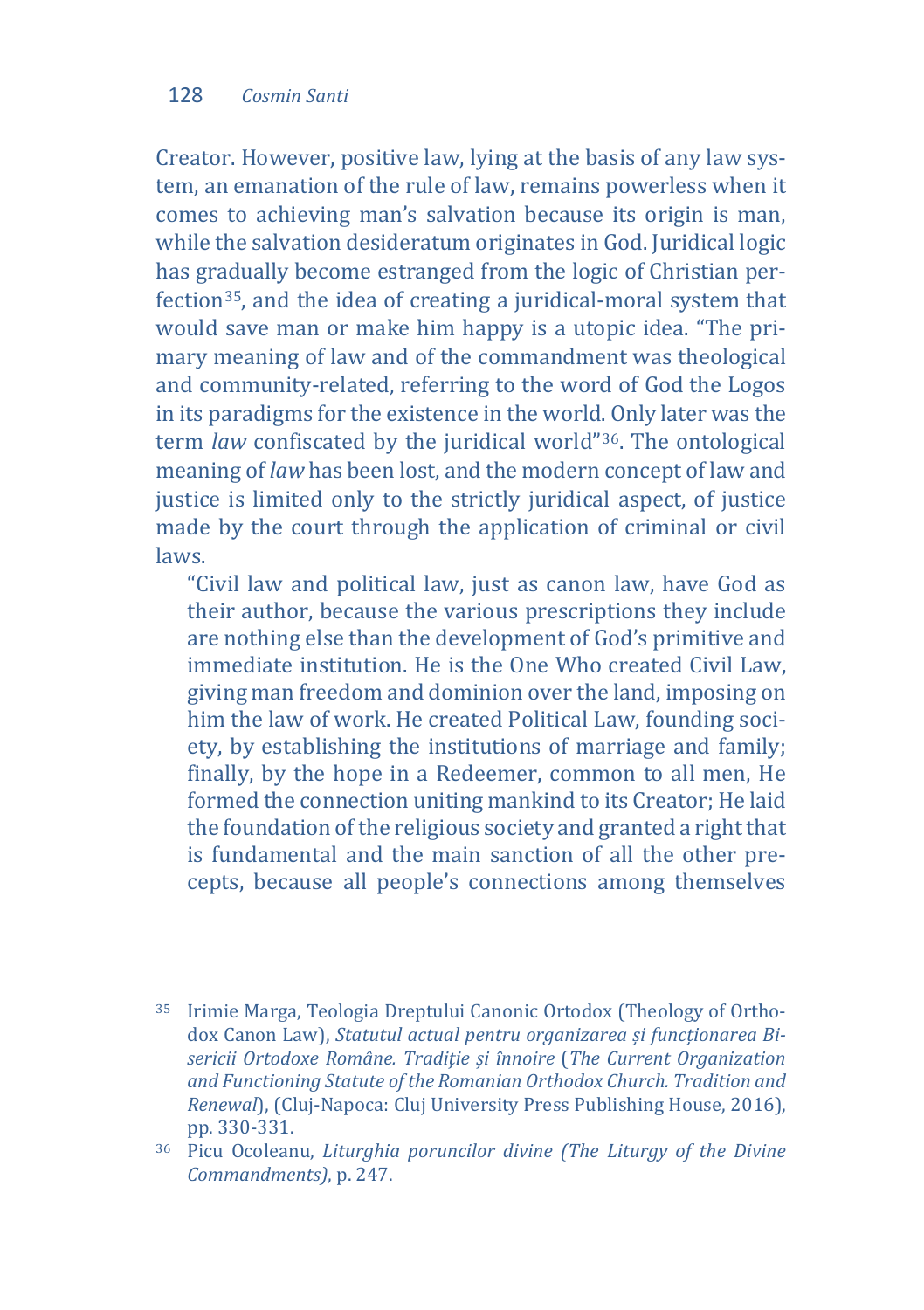rely on our relations with God, being necessarily subordinated to our ultimate aim"[37.](#page-15-0)

The relation and interaction between secular law and canon law can be observed through the prism of the first juridical regulation of the relations between State and Church, comprised in the provisions of the 6th Constitution (of the *Novellae Constitutiones*) of the Byzantine Emperor Justinian I (482-565), considered the cornerstone of canonical-ecclesial law:

"The greatest gifts that God, in His immeasurable mercy has given to mankind are priesthood and the kingdom. The first serves that which is divine, the second, that which is human, but both have the same unique source and adorn man's will. To no other dignity should the emperor give more attention than to that of the priests, since they always pray to God, being entrusted with this mission by God Himself. If the first, oriented to God, is completely impeccable, and the other adorns the empire correctly and adequately, then there is a splendid harmony (*symphony*) that will give man the good in general and everything that is necessary. Hence, our greatest preoccupation is for the teachings revealed by God and for the integrity of priesthood"[38.](#page-15-1)

After the Byzantine State-Church relations model ceased, one can talk about the existence of an ecclesial or religious civil law, and of canon law as such. Civil religious law has in its competence the legal framework corresponding to the free and authentic manifestation of the religious feeling, regulating the general regime of the cults in a rule of law, and it needs to be harmonized with the specific character and the principles of canon or eccle-sial law or those of the internal law of each religious cult<sup>[39](#page-15-2)</sup>. For

<span id="page-15-0"></span>j <sup>37</sup> Anselme Tilloy, *Traité théorique et pratique de droit canonique*, Paris: Editeur Arthur Savaète, 1895, p. 349.

<span id="page-15-1"></span><sup>38</sup> S. P. Scott, *The Civil Law*, XVI, Cincinnati, 1932, the Novel VI.

<span id="page-15-2"></span><sup>39</sup> See Irimie Marga, Raportul dintre dreptul civil religios şi dreptul canonic ortodox în România (The relationship between religious civil law and canonical orthodox law in Romania), *Libertatea religioasă în context*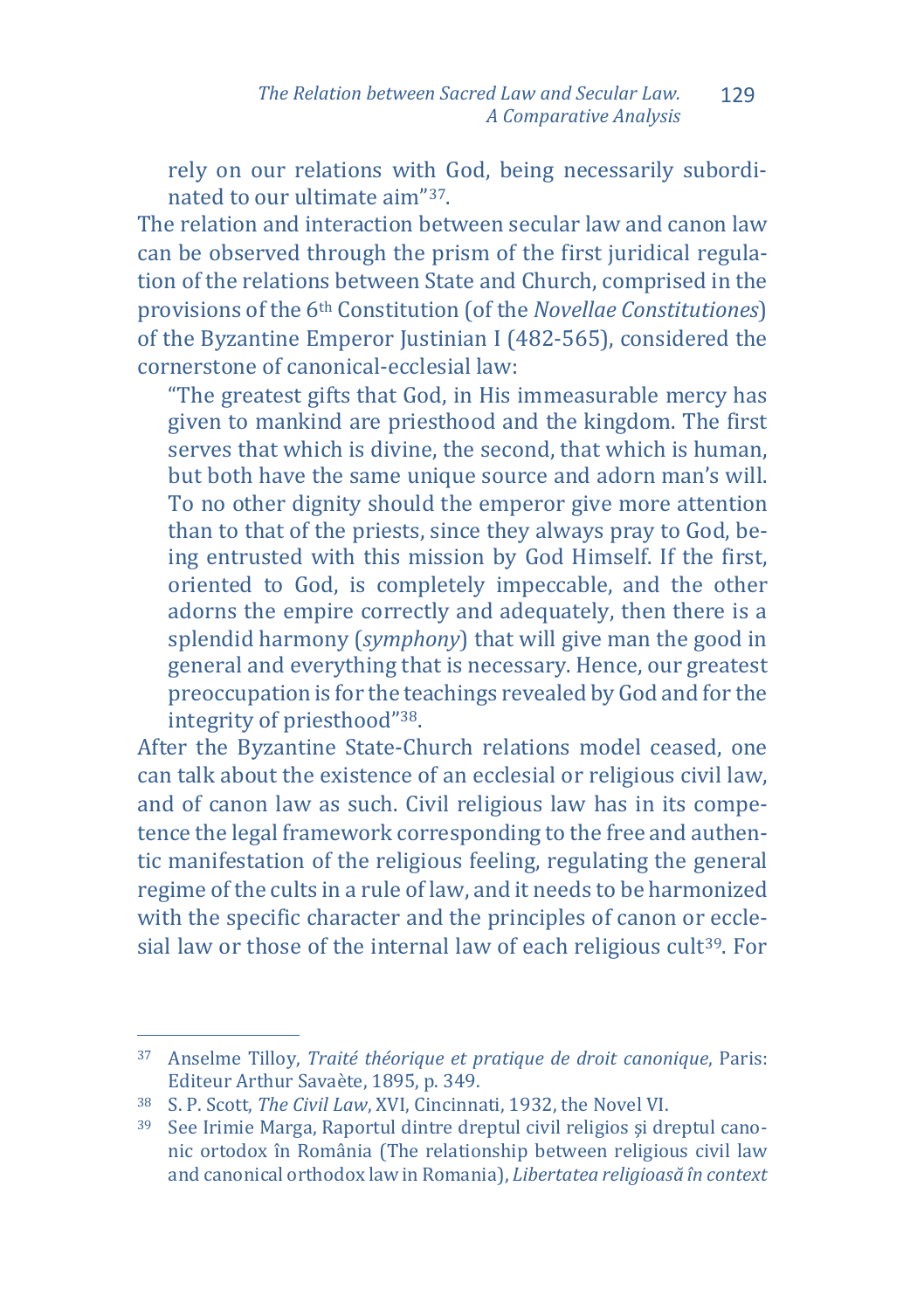j

this reason, there has to be a good collaboration and relation between State and Church, for the State to respect the Church and to legislate in religious civil matters considering the religious cults' autonomy and their internal laws and regulations, while the Church, in turn, needs to observe the fundamental law and all the laws of the State within whose borders she carries out her activity, for the good of the society in general, and of the citizen and of the believer in particular.

Canon law interacts with civil law by different values directly and indirectly. Directly, it can interact by spiritual values like love and communion, which are present in each dimension of reality due to the holistic character of the spiritual. It can also interact indirectly by the spiritualization of values specific to other dimensions. For example, pluralism, although not a spiritual value, can still be spiritualized, when love and communion illumine it, the result hoped for being the development of unity in the society, not its fragmentation. Political pluralism could work better if it beheld the relations of the Christian communities or between different Churches and religions of the world (unity in diversity). Something similar is happening with other political and juridical values, such as tolerance and diversity, overarched by the hierarchically superior values of love and communion. In this sense, unity prevails over good and law and acts as a bond between morals and law. "Christianity is a source of values, a growth in richness for the areas it enters, and so it can offer support for a good social development also in the future["40](#page-16-0).

The close bond formed between State and Church also manifested itself by the fact that "the State appropriated the concept the Christians had about the Church, accepting and confirming, as State laws, the divine law principles lying at the basis of the

*românesc şi european* (*Religious freedom in the Romanian and European context*), (Bucharest: Byzantine Publishing House, 2005), pp. 203-222.

<span id="page-16-0"></span><sup>40</sup> I.P.S. Nifon Mihăiță, Archbishop and Metropolitan, *Teologie și misiune creștină (Theology and Christian Mission)*, (Târgoviște: Bibliotheca Publishing House), 2019, p. 367.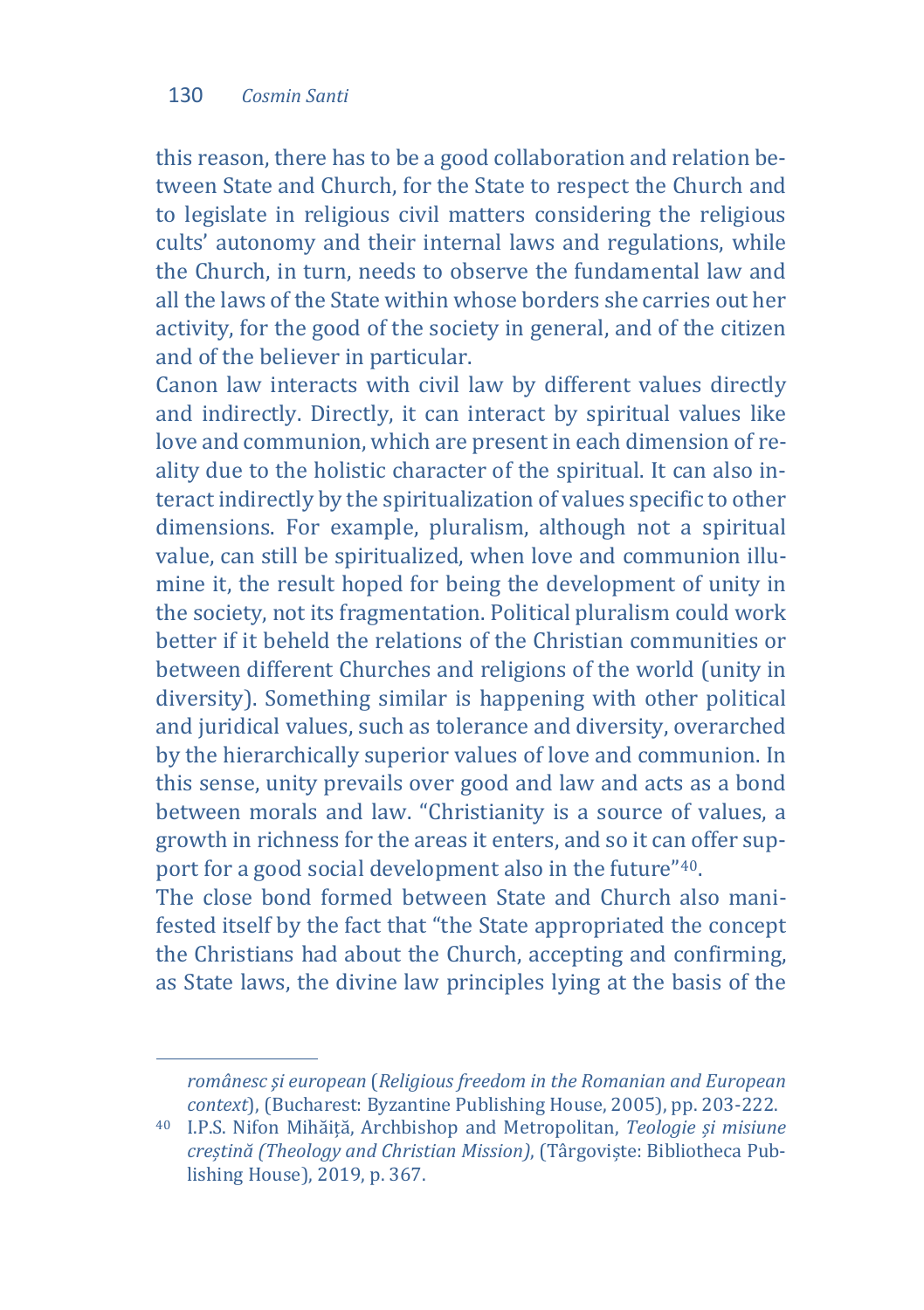Church establishment and organization"[41,](#page-17-0) a collaboration having as aim the realization of a better, balanced society, meant to develop symphonically, relying on authentic, eternal principles in harmony with the divine will.

Canon law is regarded as an individual and independent juridical system. At the basis of canon law lies the Christian teaching, while at the basis of secular or lay law lies the concept about life and the world, which can be materialistic or idealistic. Canon law deals with the relationships established between people inside the Church<sup>42</sup>, based on their freely consented religious faith, while the object of lay or civil law is the organization of society, on all social levels, in point of the juridical relations arising between people, the organization realized up to the highest level – the State. The sphere of canon law is not only what is heavenly but also what is earthly, and the laws, principles, and norms lying at the basis of civil law, also lie at the basis of canon law because they originate in God.

From an objective perspective, canon law contains the law rules in force in the Church, and from a subjective perspective, it comprises the law branches belonging to the Church. For this reason, in canon law we can distinguish between divine law and human law. Divine law includes the law rules, the full powers absolutely necessary for the Church to attain its goal, emanating directly from her Founder, our Lord Jesus Christ, and represents the unchanged and unaltered basis of the religious society. Human law contains rules and provisions that can take different forms, de-pending on the various times and places<sup>[43](#page-17-2)</sup>, and can be amended, completed, or abrogated. The only limit to human law is the fact

<span id="page-17-0"></span>j <sup>41</sup> Iorgu D. Ivan, *Bunurile bisericești în primele șase secole. Situația lor juridică și canonică (Church property in the first six centuries. Their juridical and canonical situation)*, (Bucharest: Basilica Publishing House, 2014), p. 74.

<span id="page-17-1"></span><sup>42</sup> Alain Sériaux, *Droit canonique*, (Paris: Presses Universitaires de France, 1996), p. 5.

<span id="page-17-2"></span><sup>43</sup> F. H. Vering, *Droit canon*, p. 10.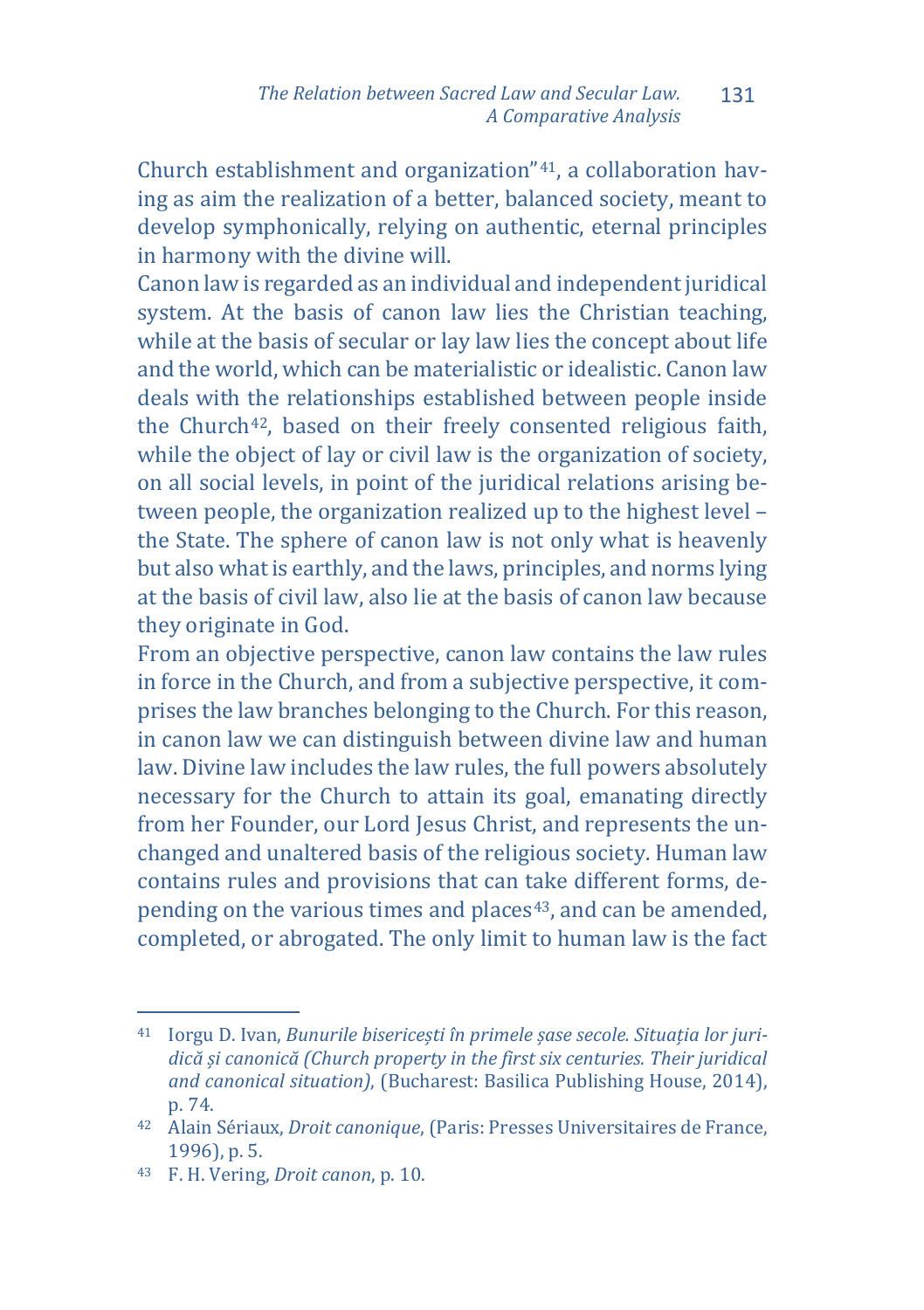that it should not contradict divine law or the Church dogmas in general.

The contents of canon law are mainly theological and juridical, while civil law is exclusively lay. In canon law, the coercive force is missing, as it relies on the moral conscience of the man who needs to submit to the law[44](#page-18-0), while in civil law, the laws foresee penalties (according to the logical-juridical structure of the juridical norm: hypothesis, disposition, and sanction). Canon law, being religious law, "does not use coercive, physical means or means depriving of freedom, namely nothing of what can be considered as the intervention of physical force in order to apply a law or execute a punishment on those who disrespect the law norm"[45,](#page-18-1) but uses especially means of religious and moral nature. God *does not will the death of the ungodly man* (Ezekiel 33: 11), but his straightening, hence the purpose of canon law, meant to straighten man and lead him to salvation, opposed to the purpose of secular law dealing with the inherent conditions of life and of the relations between the society members, to assure a good State organization and juridical order for the progress of mankind. Thus, law needs to be harmonized with divine law and should not be left on the legalist-juridical level. This is why people speak of "*a new juridical culture*"[46,](#page-18-2) of serving God by fulfilling the divine commandments and the divine law, the law appearing in this way as a communion, as life in the spirit and in the truth with Christ, in Christ and by Christ, because law is not necessarily in us, and among us, but comes to us, by the Logos-Nomos, Who has brought to us the revealed and absolute law and truth.

<span id="page-18-0"></span>j <sup>44</sup> Liviu Stan, Ordinea morală (The Moral Order), *Biserica și Dreptul. Vol. VIII. Fragmente de curs* (*The Church and the Law. Fragments of lecture*), Sibiu: Andreiana and Astra Museum Publishing House, Sibiu, 2017, pp.

<span id="page-18-1"></span><sup>&</sup>lt;sup>45</sup> Ioan N. Floca, *Drept canonic ortodox (Canonical Orthodox Law)*, vol. I, (Bucharest: The Bible and Mission Institute of the Romanian Orthodox Church Publishing House, 1990), p. 68.

<span id="page-18-2"></span><sup>46</sup> Picu Ocoleanu, *Liturghia poruncilor divine (The Liturgy of the Divine Commandments)*, p. 251.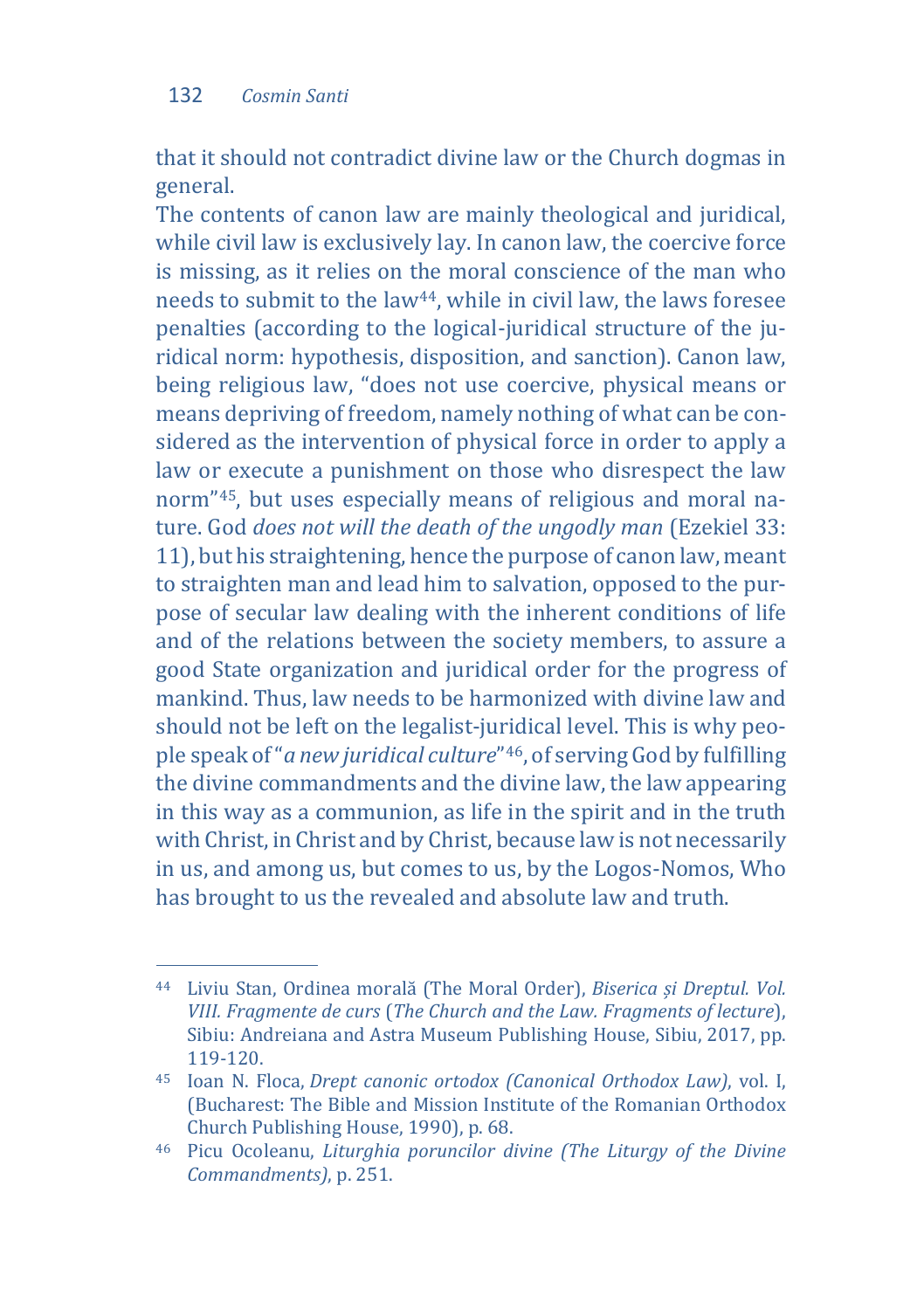# **5 Conclusions**

Church Law and State Law coexisted next to each other, sometimes in juxtaposition, and the development and interpretation of Canon Law was an important indicator of the symbolical and practical impact of the Church on the behavior of the Roman-Byzantine Empire´s population. Christianism tried to harmonize and offer an authentic model out of the two powers or levels, material and spiritual, respectively political and religious, to be able to respect the nature of the Church, without annulling the dialectics between this century (history) and the age to come (eschata), between the created and the uncreated, between God's being, on the one hand, and man's being and the world, on the other hand.

The canon and legal life based on the norms of canon law includes the entire range of juridical phenomena needed to confirm the idea of independence of the canonical juridical system by referring to canon law and the legal and social relations[47,](#page-19-0) to the canonical juridical conscience and the juridical culture, to the canonical juridical thinking and the ecclesial institutions with legal and administrative functions.

The practitioners of the canon law claim that ecclesial law and civil law are in a relation of analogy so that both of these juridical systems have common features but differ in aspects of specificity of matter and essence. In this way, civil law becomes a point of reference for the study of ecclesial law, and the statement is true as well the other way round. However, one can note a modality of identification only for the features of canon law, which are equivalent to the features of civil law, constituting a coherent system similar to the civil law system.

Consequently, canon law is a well-deffined juridical system, delimited by its own juridical norms and which regulates both the

<span id="page-19-0"></span>j <sup>47</sup> Igor Oborotov, The Concept and Features of legal system of Canon Law, *Young Scientist*, (2015), no. 12, pp. 110-113.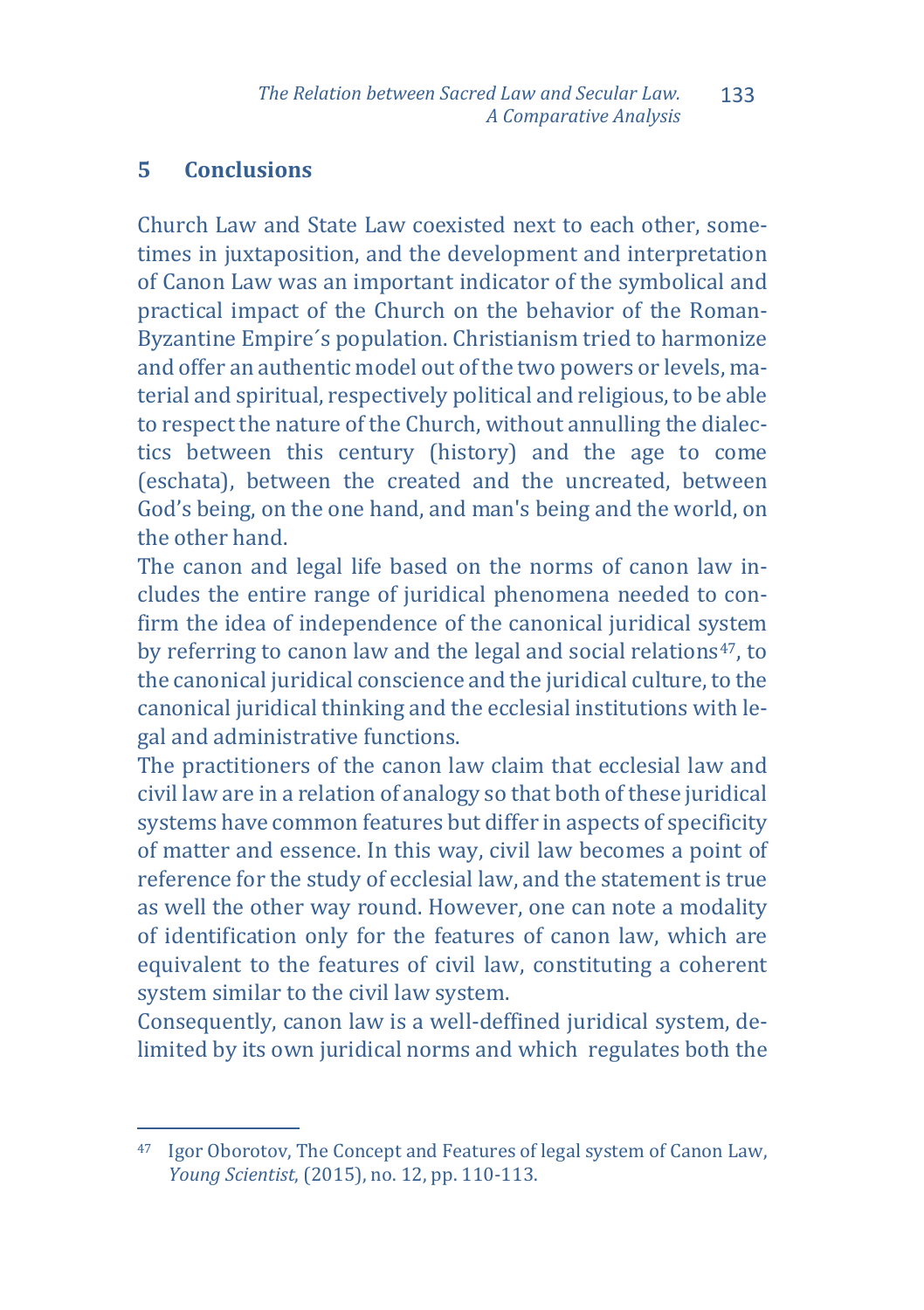internal life of the Church and her external life, in relation to other civil and religious institutions.

In the case of the convergence and collaboration between Civil Law and Canon Law, they need to influence each other mutually, by the growth of freely consented morality and equity from the part of the legal and, respectively, of the social transparency and accessibility from the part of the religious. A better collaboration and deepening of the relations between Church and State, is meant to help with an effective and equitable relationship, by establishing connective and dialogue bridges, by a common will and in an institutionalized and predictible way, as viable partners on the juridical, social, educational and cultural realm, in a world that needs, increasingly more, true and sure milestones. In this way, are avoided the adoptions of measures and regulations unproportional and discriminating, regarding the respect of the commitments to religious freedom by the Rule of Law, being assured, at the same time, the loyalty and the real support offered by the ecclesial authority to the State power.

We are naturally led to asking for an independent place for the religious or sacred law in the general law system. The two great divisions of law, canon or Church law, and civil law, are two paths that converge and merge into the general notion of law. These two law systems represent but means when we have in view only man's religious destiny. But, while the religious aim always remains for the Church her main dimension, because to admit a Church and to attribute to her only an earthly purpose is obviously a contradiction and an error, law represents the purpose of the State's existence, considering its temporal limitation<sup>48</sup>. Church law, on the contrary, needs to have the same nature as the Church (autocephaly and sovereignty) and enjoy, in front of any temporal authority, the same independence as the law of a State about the law of another State. From this perspective, the

<span id="page-20-0"></span>j <sup>48</sup> F. H. Vering, *Droit canon*, pp. 22-23.